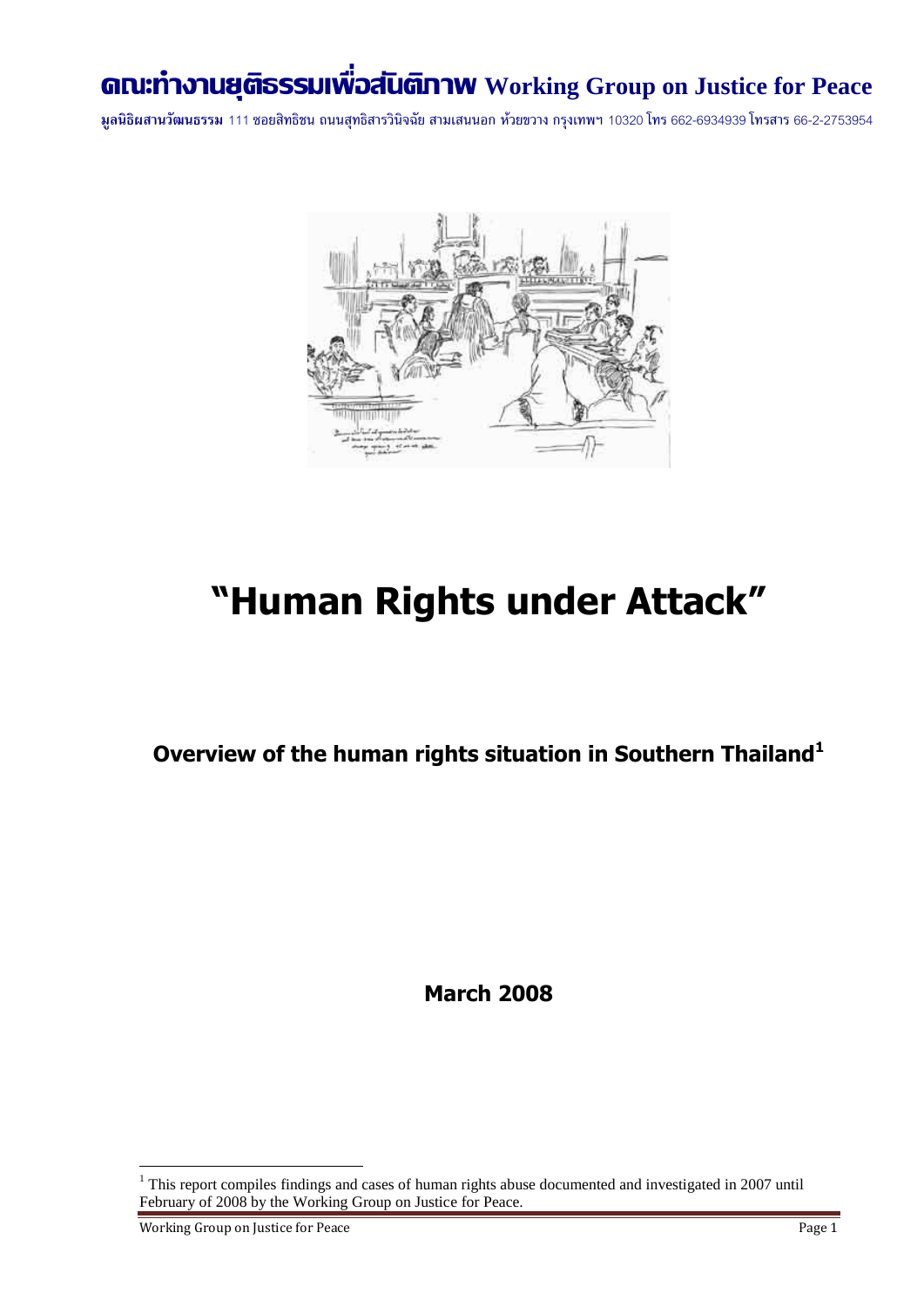| <b>Introduction</b>                               | Page 3  |
|---------------------------------------------------|---------|
| Militarization and Arms Proliferation             | Page 4  |
| <b>Sweeping Arrests and Arbitrary Detention</b>   | Page 5  |
| <b>Extra-judicial Killings</b>                    | Page 7  |
| Torture                                           | Page 7  |
| <b>Disappearances</b>                             | Page 9  |
| <b>Child Soldiers</b>                             | Page 9  |
| Threats to Human Rights Defenders                 | Page 10 |
| <b>Recommendations</b>                            | Page 11 |
| <b>Annex 1: Extrajudicial Killings</b>            | Page 12 |
| <b>Annex 2: Torture</b>                           | Page 15 |
| <b>Annex 3: Disappearances</b>                    | Page 20 |
| <b>Annex 4: Threats to Human Rights Defenders</b> | Page 22 |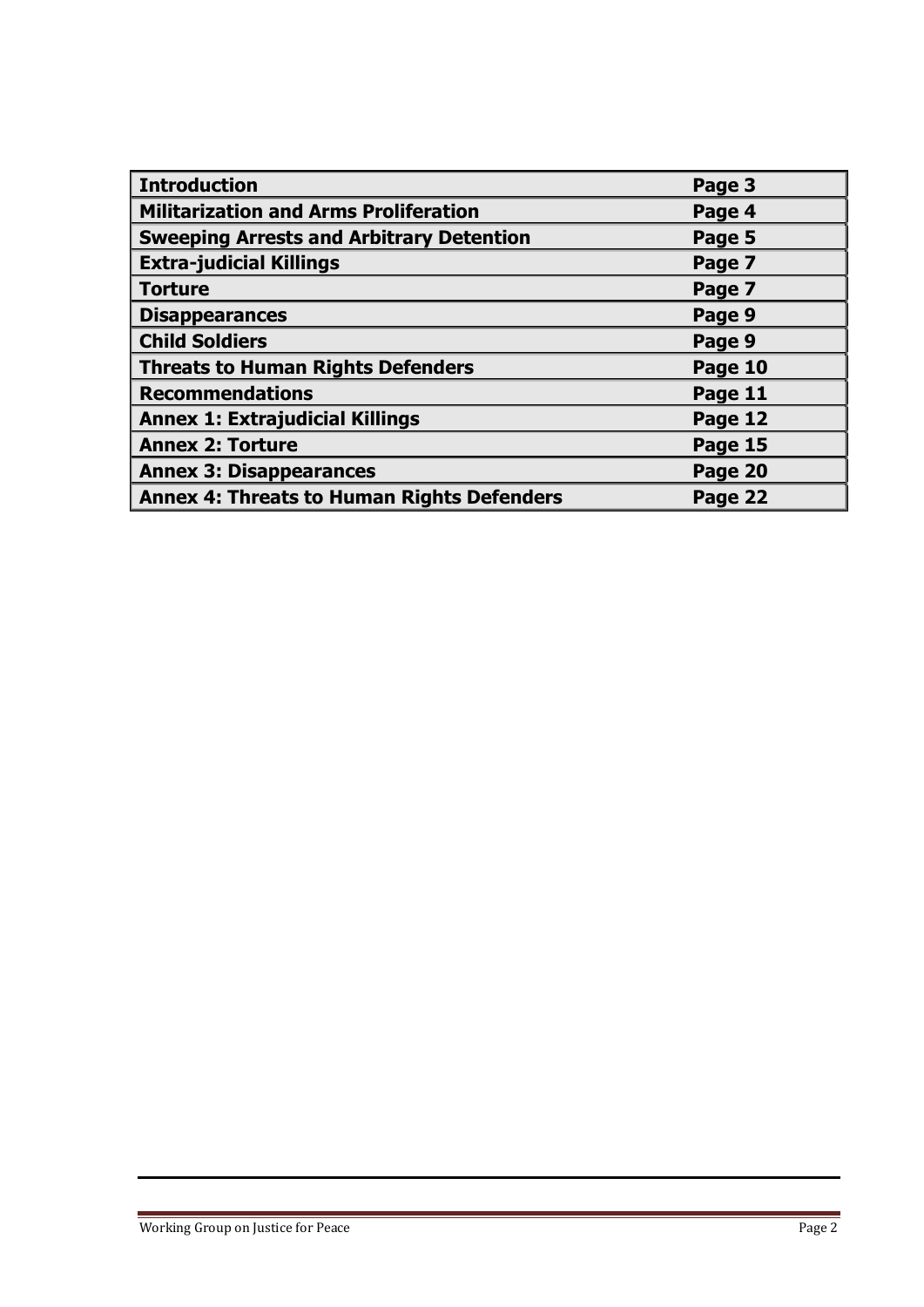### **Working Group of Justice for Peace, Thailand**

The Working Group on Justice for Peace was established in June 2006 to protect human rights, promote access to justice and to end impunity in Southern Thailand.

Its objectives are:

- $\triangleright$  Promoting justice for families of disappearance cases by assisting them to investigate the whereabouts of the missing, bringing perpetrators to justice and claiming adequate remedies and compensation in order to prevent further abductions and disappearances
- $\triangleright$  Promoting and protecting the rights of all detained under the emergency decree and criminal procedures in order to ensure the respect and fulfillment of their basic human rights under the Thai Constitution, Thai criminal procedures and international human rights standards
- $\triangleright$  Promoting rule of law and fair trial by observing trials related to national security and conducting legal training and advice for detainees, relatives of the affected population and local activists.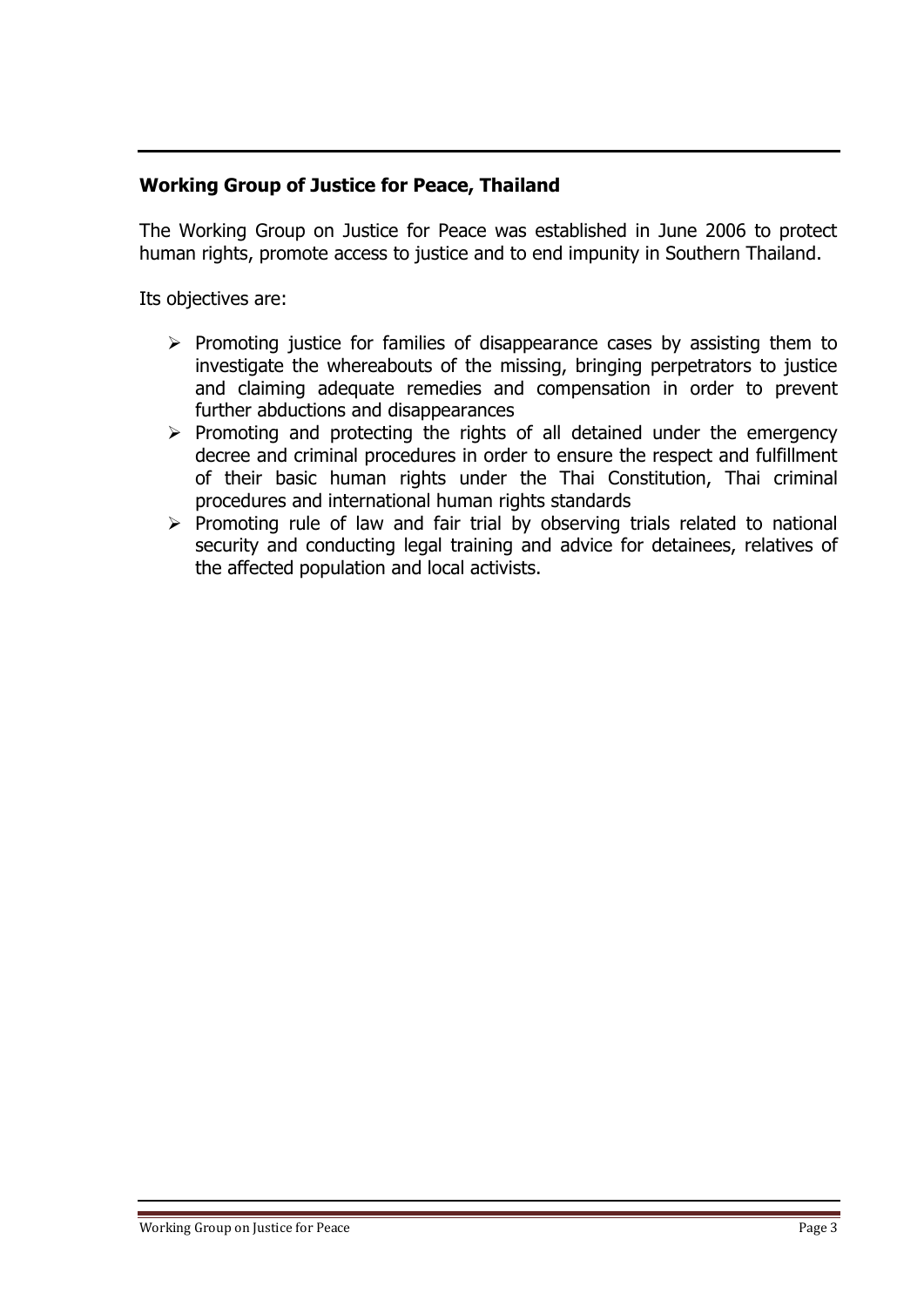#### **Introduction**

Justice and rule of law have been recognized by various government officials, academics, religious leaders and civil society actors as a key element to curbing the conflict in Southern Thailand.<sup>2</sup> Over the last four years, thousands have fallen victim to violence perpetrated by various militant groups and human rights abuses committed by state actors.<sup>3</sup> The incidences of violence also described as 'daily killings" in the media target innocent civilians and have become more brutal in nature. While state agencies and the media hold "militants" or "insurgents" responsible for acts of violence, often the villagers believe security officers are behind these crimes. Neither side has been held accountable for their actions and instead the cycle of retribution and violence continues with civilians left to suffer the consequences. Each incident of violence is meant to instill fear and insecurity among the population ultimately creating a veil of silence ensuring that each of the various armed groups remain 'in control.'

The post-coup government's initial encouraging signals<sup>4</sup> have turned out to be little more than lip service to reconciliation lacking any progress in addressing grievances voiced by the local population. With greater pressure on the government, from inside and out, to control the violence in the South, drastic measures in the name of counter-terrorism are being employed further exacerbating the demise of the local population. State policies, with their emphasis on massive military operations to "hunt down" the militants have had far reaching negative impacts on the communities. Due to rapid militarization, abuse of power and violations of human rights has been on the rise and complaints to local lawyers and human rights activists are rapidly increasing who themselves face threat and attacks.

The region remains under martial law and emergency decree legislation which empowers soldiers to arrest and detain people without any clear evidence and enforcement of law is not under the jurisdiction of the Administrative Court and therefore not subject to civil and criminal liabilities. With utter absence of rule of law and judicial procedures, a climate of impunity has been created in which everyone is under threat as armed groups from all sides continue to threaten and kill innocent people. As a consequence, villagers themselves feel the need to arm and defend themselves which greatly increases fears of sectarian and communal violence.

Calls on the government to withdraw draconian emergency laws, disarm paramilitary and civilian militant groups coupled with the need to address human rights abuses are loud and frequent.<sup>5</sup> As it has become utterly evident that the military

<sup>&</sup>lt;sup>2</sup> These elements formed the key recommendations of the National Reconciliation Commission's Report "Overcoming Violence through the Power of Reconciliation" – a report commissioned by then-PM Thaksin Shinawatra to study the root causes of the conflict in Southern Thailand. The study was led by former PM, Mr. Anand Panyarachun, and included hundreds of well-respected academics, politicians and civil society leaders.

<sup>3</sup> According to Deep South Watch, the numbers of death and injury combined was 1,438 in 2004, 1643 in 2005, 1,877 in 2006 and 2,295 in 2007. Available at: [www.deepsouthwatch.org.](http://www.deepsouthwatch.org/)

<sup>&</sup>lt;sup>4</sup> Then-PM Surayud Chulanont rendered an apology to the people of the South for the Tak Bai tragedy that had happened in October 2004 in which 78 protestors in army trucks on the way to the military camp.

<sup>&</sup>lt;sup>5</sup> The latest call was made in February 2008 during the government policy debate by members of the coalition government. See Bangkok Post 21 February 2008.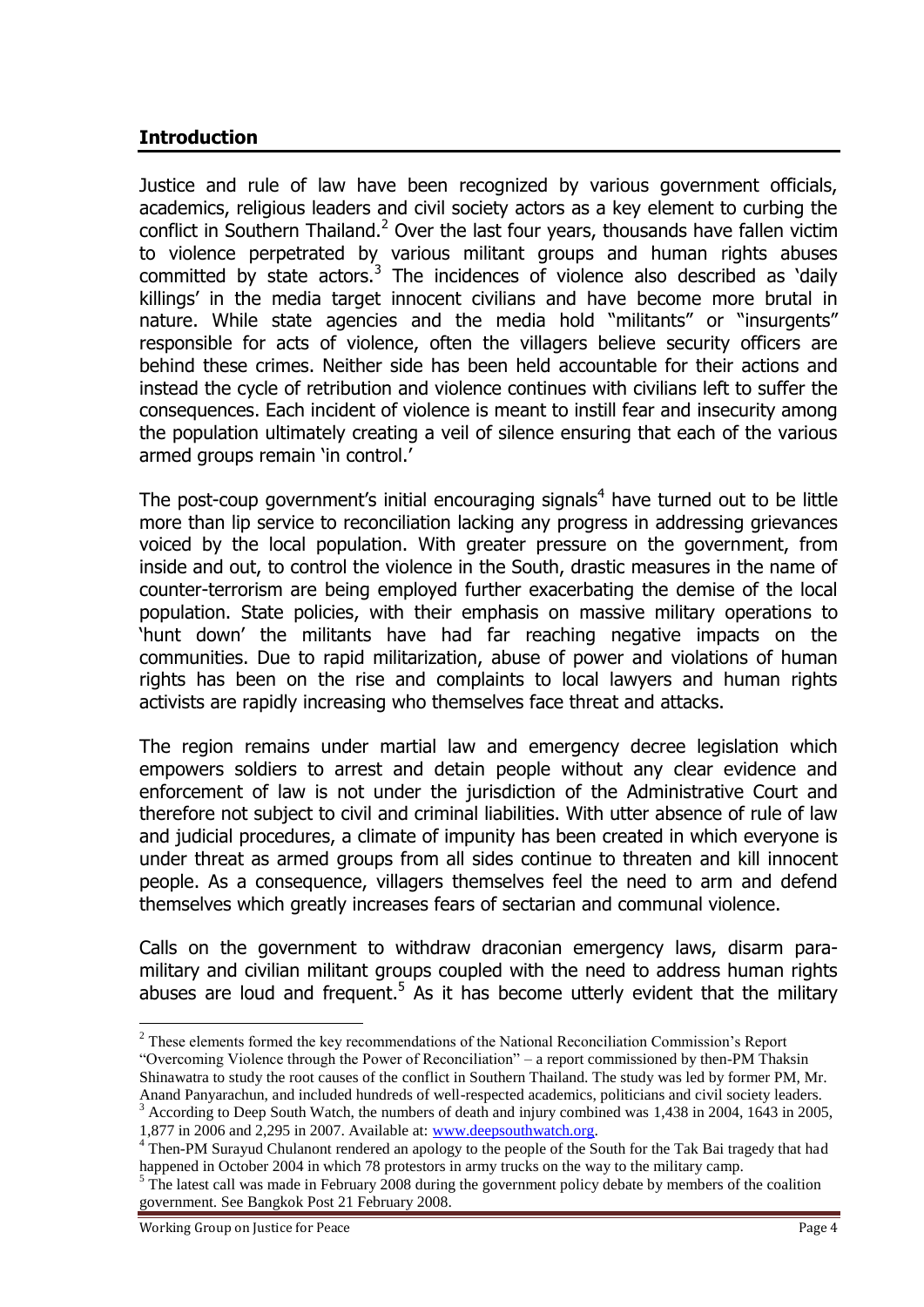operations have failed to curb the conflict, more peaceful approaches through which to win the hearts and minds of the population to cooperate with security personnel are called for. Yet, these calls continue to be ignored and a system is being consolidated that facilitates and allows for abuse and impunity from state agents rather than reduce violence and impunity.

#### **Militarization and Arms Proliferation**

One policy that has been consistently counter-productive is the government"s reliance on poorly trained, ill-disciplined para-military forces and civilian militias. Although they have a long-standing history in Thailand, since 2004 their strength in the South has been increased massively.<sup>6</sup> There is a confusing multiplicity of groups – the paramilitary rangers, an interior ministry force known as the Volunteer Defence Corps, several loosely supervised village volunteer forces and an unknown number of smaller sectarian militias – added to the regular army, police and border patrol police. The largest armed force in the South is a civilian militia consisting of Village Defence Volunteers recruited under the Internal Security Operations Command and the Village Protection Force recruited under Queen Sirikit's direction tasked with protecting Buddhist communities.

No clear structure of command exists among and between the different forces. Administered under the Internal Security Operations Command, this region differs in command structure from other regions in the country and a lack of accountability is evident. Testimonies of security personnel in court trials brought to light that all orders are being given on verbal basis and heads of smaller units are given discretion to run their operations independently.<sup>7</sup> While ISOC recruits para-military and civilian security agents and supplies them with training and weapons, these agents, particularly civilian defence volunteers, are recruited without proper screening and in many communities these men are known to be hitman or bandits attached to local elites. $8$  It is unclear whether any recruitment records are being stored to keep track of the number of security personnel hired and weapons supplied. Paramilitary groups are known to have sold their arms to villagers and requested new arms after having reported theft by insurgents.

These para-military and civilian militias have built their camps within places such as temple, school and health clinic grounds shutting these places for public use. Communities fear the presence of these armed groups and have continuously called for their withdrawal. $9$  Hundreds of complaints have been made by villagers that

 $<sup>6</sup>$  It is estimated that there are now close to 30,000 security officers stationed in the region but actual numbers</sup> are hard to estimate as ghost units have been reported and records are inaccessible. See ICG"s "Southern Thailand: The Problem with Para-military Forces" October 2007.

 $<sup>7</sup>$  This became particularly apparent when the army was challenged on the legality of a four-month occupational</sup> training program which was forced onto detainees in order to extend their illegal detention. WGJP observed the trial.

<sup>8</sup> WGJP interviews with human rights abuse victims.

<sup>&</sup>lt;sup>9</sup> This is widely reported in media. Villagers have set up roadblocks in order to deter security forces from entering their village.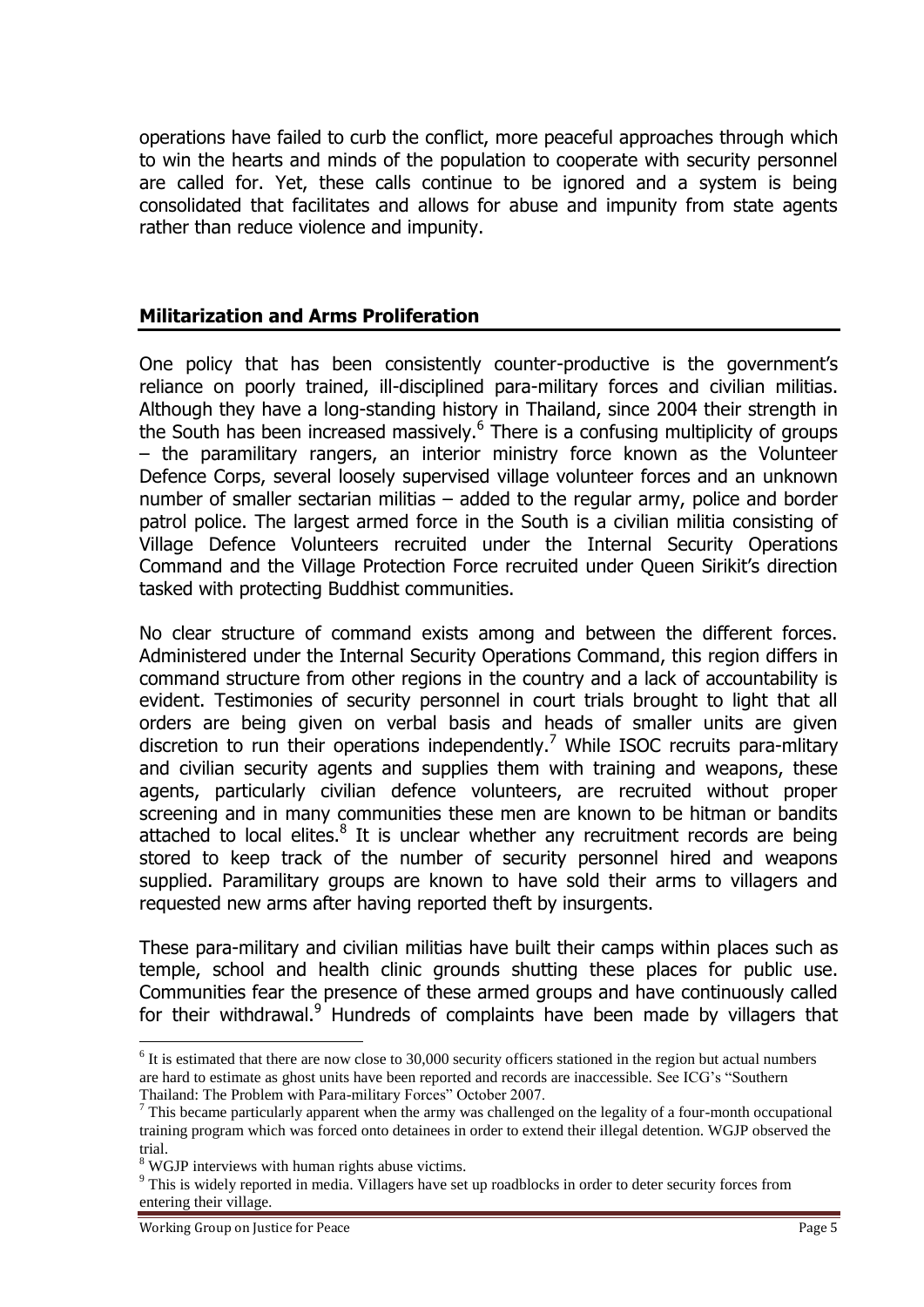these groups are threatening, killing, raping and torturing with impunity. The groups have also been found to fight each other for control over resources and extra-legal and illegal business such drug and human trafficking, illegal logging and night-life entertainment.<sup>10</sup> Village raids by these groups, often conducted in the middle of the night, have resulted in trauma of the population and physical damage of property. Numerous times, villagers have complained that they were robbed of money, gas and mobile phones during raids.

#### **Sweeping Arrests and Arbitrary Detention**

Since the government's announcement of the new "Battle Plan for the Protection of Southern Lands" in June 2007, hundreds of villagers have been arrested during sweeping operations. The arrests mostly combine several hundred military officers clad in black and military uniforms, armed with heavy and light weapons laying siege on a community before dawn. They surround the whole village and enter residences to carry out searches without warrants. In many instances, the villagers are ordered to gather in one place and are forced to submit to an examination by an explosive material detecting device, known as DEMO. The accuracy and reliability of this device developed by the Central Forensic Institute has been questioned on numerous accounts.<sup>11</sup> On the basis of these searches and results of the DEMO machine, persons are taken into custody without being informed about the grounds of arrest.

Arrests were generally conducted upon verbal orders by higher ranking officers rather than by issuance of arrest warrants.<sup>12</sup> At this point, it is impossible to determine how many people or who has been arrested for how long.<sup>13</sup> Detainees have included children under the age of 18, elderly and disabled people. In one habeas corpus case filed after the immediate re-arrest of three men who had just been released due to a lack of evidence, the provincial court declared the arrest illegal as there were no new grounds of arrest. $14$ 

Initially arrested under Martial Law which allows detention for 7 days without charges, detention is afterward extended under the emergency decree. Under the emergency decree authorities can arrest and detain persons as preventive measures for 7 days initially which can be extended to a maximum period of 30 days. The authorities have to seek permission from the court to extend the period of detention every 7 days. In habeas corpus cases filed in court, it has been found that courts do not exercise any substantive review over detentions. The authorities were unable to

<sup>&</sup>lt;sup>10</sup> Particularly 'red zone' areas, a marking scheme used to highlight particularly violent areas with a high amount of military personnal, are known to be notorious for security officer involvement in illegal business.

 $11$  At one time, the machine was seen to incriminate a box of hygienic napkins.

<sup>&</sup>lt;sup>12</sup> This also came to light during testimonies by army officers in court.

<sup>&</sup>lt;sup>13</sup> WGJP has asked for records at army camps and police stations numerous times but were denied access.

<sup>&</sup>lt;sup>14</sup> In July-August over 400 detainees were forced to sign up for occupational trainings inside army camps after the 37 day period under the emergency decree expired. These men petitioned the provincial courts who ruled that the detainees were free to choose whether they wanted to attend the training. The detainees opted to discontinue the training and left the camps. Two days later, they were rearrested.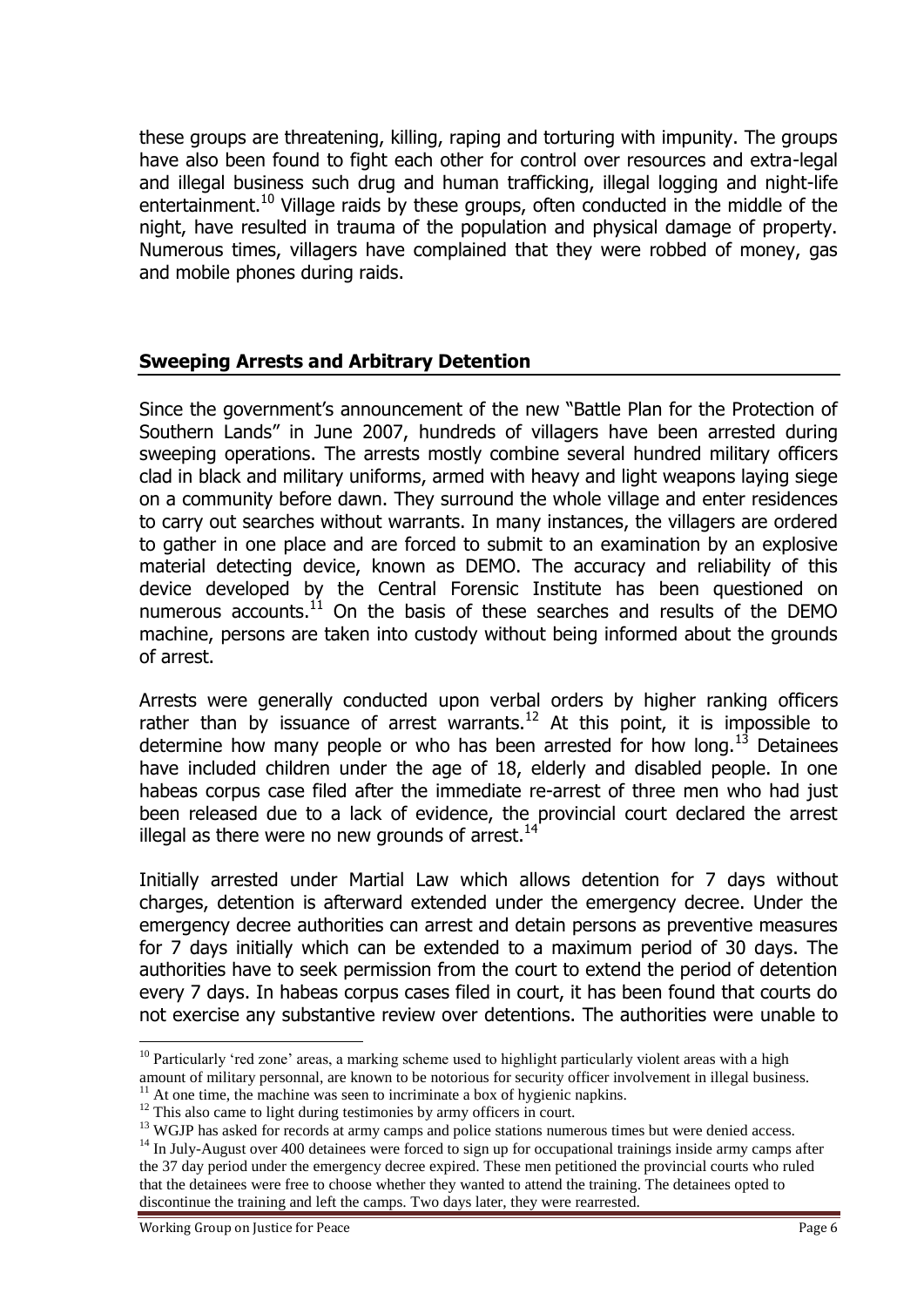produce any evidence to show the basis on which the persons were arrested as well as any records of arrest warrants along with prove of dates of arrest.

Initially, detainees are being held in secret detention centers which are makeshift army camps set up by para-military and civilian militant groups. Lawyers, human rights activists, and the National Human Rights Commission have requested access to these facilities on numerous occasions but have so far been denied. Directives issued by  $4<sup>th</sup>$  Army Region Commander Lt. Gen Wiroj Buacharoon deny visits to detainees for the first three days after an arrest, deny their rights to see lawyers before charges have been made, and forbid detention in prisons or police stations encouraging the use of secret detention centers breaching international and national standards of human rights and rule of law.<sup>15</sup>

It has been reported in numerous cases that families and lawyers could not visit the detainees for several weeks and often were given misinformation on their whereabouts, amounting to involuntary disappearance. This system of problematic procedures and failure to follow judicial safeguards has opened up the way for systematic and widespread abuse of power. According to the Muslim Attorney Center based in Yala, 102 complaints regarding arrests under the emergency decree have been received since January this year, compared to the 89 complaints from January-December 2007.

#### **Extrajudicial Killings**

Several cases of extra-judicial killings took place in the southern three provinces over the last year.<sup>16</sup> People were either shot drive-by style or during village raids. These killings were perpetrated by various security units, but most often village defence volunteers were alleged to be the perpetrators. None of the cases were properly investigated, nor were any of the perpetrators held accountable. In one instance, army spokesman Accra Thiproch justified the killings stating the authorities were defending themselves. But in all cases, the gunned down villagers were unarmed. Although these cases were reported in the media, and the National Human Rights Commission along with some National Legislative Assembly members expressed their concerns, generally disciplinary actions against the accused officers only came down to a transfer in locality.

Two cases of death in custody were reported last year. The first case involved a 47 year-old who was declared dead with gun injuries on 28 June 2007 at Yala Hospital. Authorities explained that he was shot in an attack by a group of unidentified persons while being transported from military to police custody.<sup>17</sup> None of the army officers were injured in the attack. An autopsy conducted at Yala Central Hospital revealed that his death was caused by critical physical injuries. The other case

<sup>&</sup>lt;sup>15</sup> See Annex.

<sup>&</sup>lt;sup>16</sup> See Annex for details on specific cases.

<sup>&</sup>lt;sup>17</sup> WGJP interview with family of victim.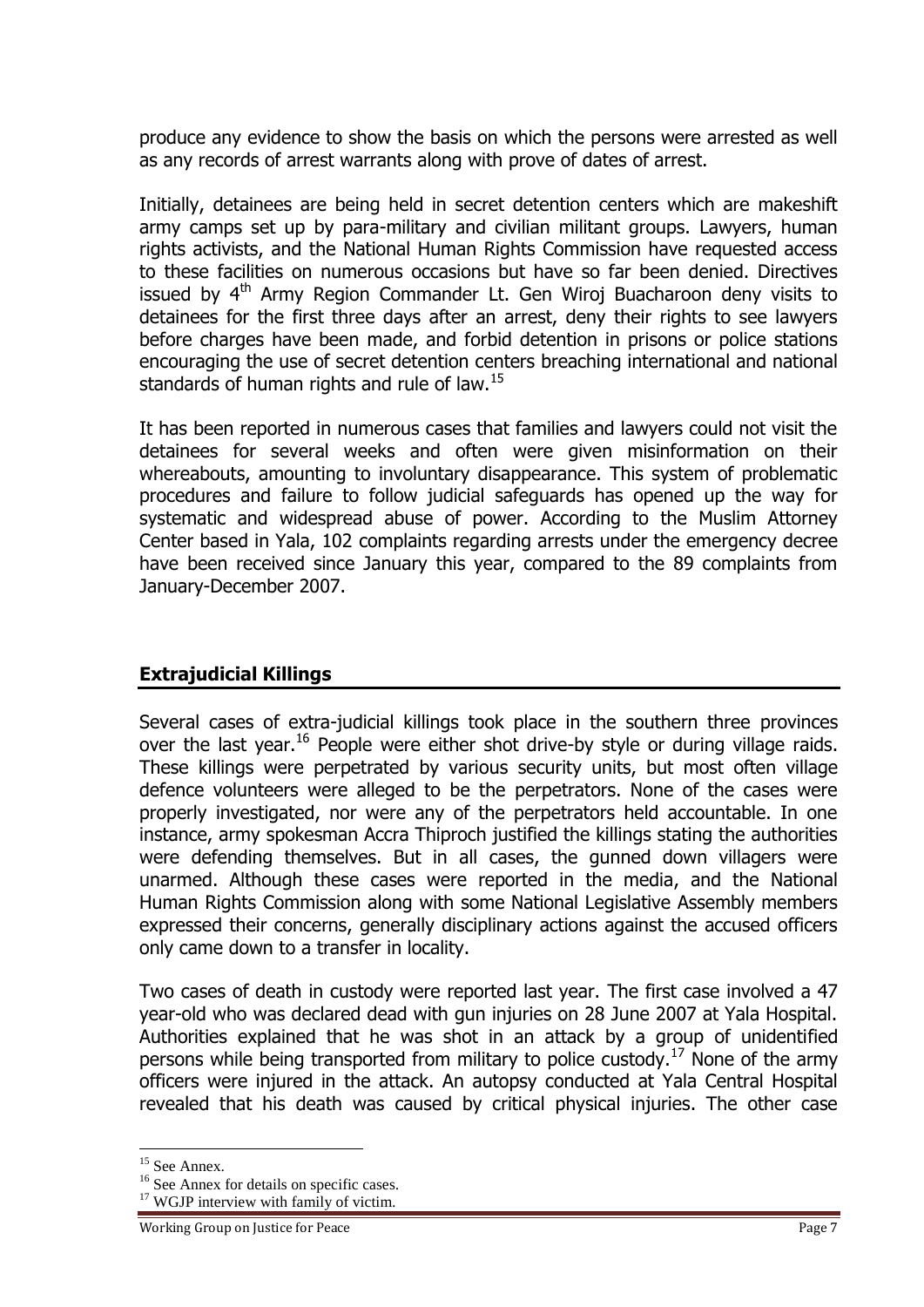involved a 25 year old who was arrested on 21 July in Yala"s Krong Pinang. Officers allegedly severely beat the man while in custody before being transferred to Ingkhayuthbhoriharn army camp.<sup>18</sup> He died during medical treatment at Yala Hospital on 22 July. He was arrested with four others who explained to the National Human Rights Commission investigating the case that they had also been severely beaten.

#### **Torture**

Reports over the last few months reveal that torture is systematic and widespread carried out in military as well as paramilitary and special force camps.<sup>19</sup> The Muslim Attorney"s Club has received 59 cases of torture during detention over the past eight months.<sup>20</sup> Authorities most frequently accused of physical abuse are Special Force 11 and Military Ranger Regiment 41 in Yala as well as Ingkayutthabhoriharn military base in Pattani with most of the victims being residents of Bannang Sata district in Yala. Torture and physical abuse generally occur during the first three days of detention. Due to an order issued by the chief of the  $4<sup>th</sup>$  army, families and lawyers are being denied access to the detainees during the first three days while being held at secret detention centers. In many instances, families had been misinformed on the whereabouts of the detainees having to go from camp to camp to find their relatives.

Frequent torture allegations first surfaced at Inkayutthbhoriharn army camp in Pattani in the middle of last year and human rights groups reported the allegations in the media. In July/August of 2007 the  $4<sup>th</sup>$  Army Region reportedly considered punishing soldiers who have physically abused detainees. However, allegations of torture were not officially acknowledged by the military and no investigations were conducted.<sup>21</sup> Since then, detainees are generally taken to the nearest para-military or special task force camp sometimes located right within the community for the first three days before being taken to army or police detention thereby effectively reducing the military's accountability of violations. Villagers have reported that some detainees were tortured and ill-treated outside in broad daylight clearly visible to the

 $18$  Ibid.

<sup>&</sup>lt;sup>19</sup> It has been difficult to document cases and conduct conclusive fact-finding as access to detainees is consistently denied. The WGJP has received tens of verbal complaints by family members of victims, but due to capacity constraints and family members" reluctance to speak in fear of repercussions, not all cases can be properly documented. However, WGJP felt that an overall outline of the problem along with the well documented cases is needed to be disseminated as allegations have been rapidly on the rise and family members and victims have been facing harassment and intimidation by security officers for speaking out. Much information has been transmitted by relatives who had visited detainees but in all the cases presented here in the Annex on Torture, WGJP has interviewed the victims directly, reported the cases to local and national law enforcement agencies, and followed up investigations.

<sup>&</sup>lt;sup>20</sup> The lawyers presented the information during a seminar held on February 16 bringing together over 50 local politicians, academics, lawyers and NGOs. The lawyers have not been able to document and follow up with all of the cases as most victims are eiher still detained and not allowed to receive visitors or have returned to their homes with the perpetrators stationed nearby and threatening them.

<sup>&</sup>lt;sup>21</sup> The Thai government ratified the Convention Against Torture in August 2007 with interpretive declarations on article 1,4, and 5 and with a reservation to article 30.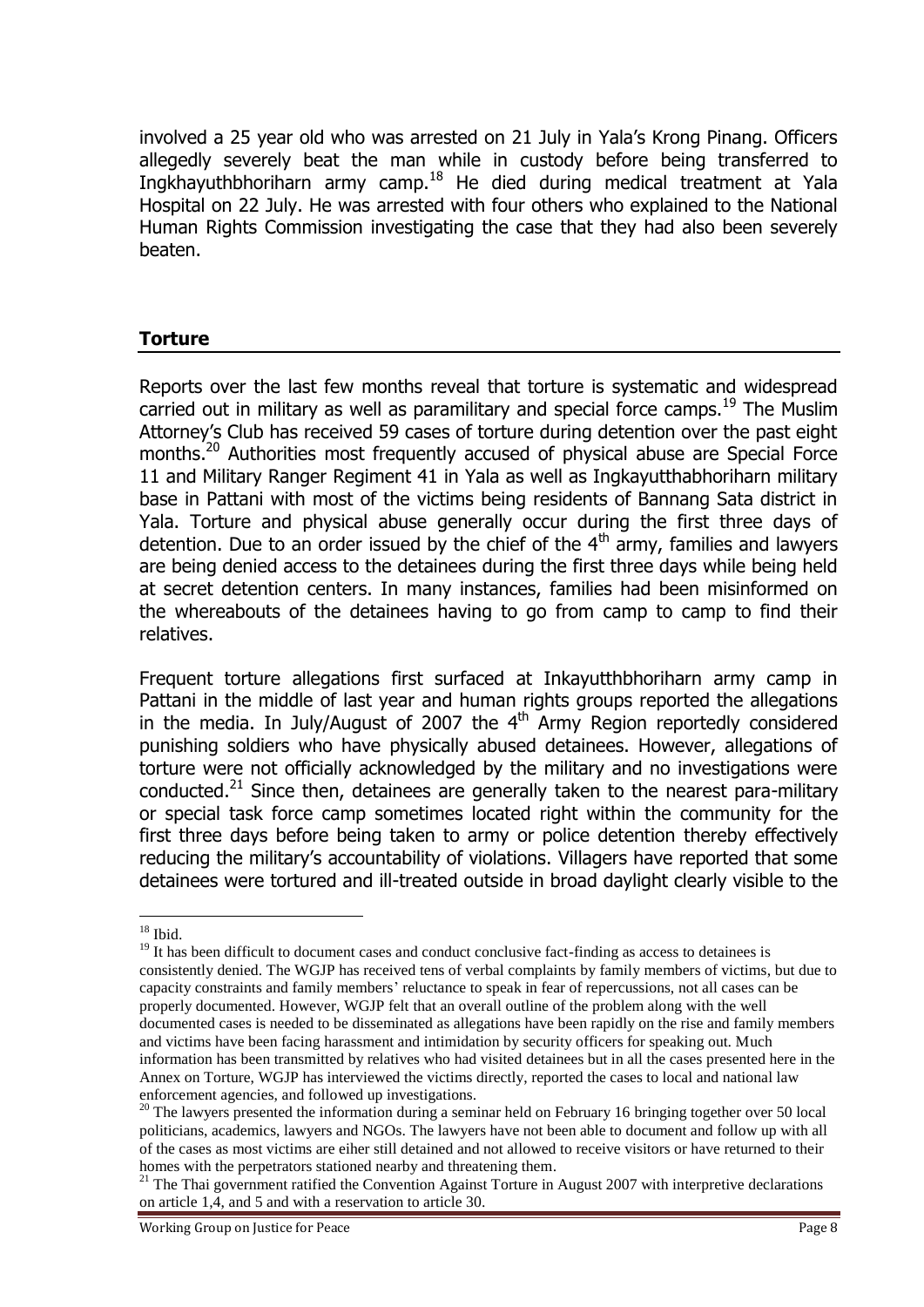public. But most of the time, torture takes place overnight carried out by plainclothed men. Members of WGJP and the NHRC sub-committee on torture tried to access detention centers where torture allegations were reported but were denied access on several occasions.

Interviews of victims made it clear that torture forms part of interrogations used to obtain information or to force confessions. People reported having been beaten, held naked in refrigerated rooms, being forced to eat spoilt food, and having received electric shocks to their genitals. Also, most victims suffer from punctured ear drums. Only in cases where detainees suffered exceptionally severe injuries did victims receive medical attention with security officers stationed at the hospital on 24-hour guard. Some were released after a few days and sought medical examinations at nearby hospitals but in many instances, doctors refused to examine the victims or issue medical reports out of fear. Most of the families and victims who reported the cases have subsequently been intimidated by authorities as the perpetrators are stationed in nearby makeshift camps.

#### **Disappearances**

Thirty cases of disappearances have been documented in Southern Thailand over the last four years.<sup>22</sup> All of the cases were either reported to local or national authorities. Although the government has acknowledged 23 cases of disappearances, the families only received 100,000 baht in compensation under a welfare assistance scheme to help victims of the violence in the South. The government failed to investigate the cases, clarify the whereabouts of the missing, and hold perpetrators accountable. By paying compensation to the families, the families were essentially told that the government considers the cases closed. A clause within their compensation contract denied the families' right for further legal action. Out of those cases, 12 have been reported to the UN Working Group on Involuntary and Enforced Disappearances. The government has not communicated with WGEID on any of the cases.

Since June 2007, 4 new cases of disappearances have been reported.<sup>23</sup> In all of the cases, witnesses saw the men being taken away by a group of armed authorities part of the local security structure. The cases were reported to local law enforcement agencies as well as the National Human Rights Commission. Two of the cases were brought to the attention of the Department of Special Investigation, a department under the Ministry of Justice tasked to investigate crime allegations of law enforcement officers. One case was accepted as a special case. However, since these cases were reported, the families have not been contacted by the authorities and no progress has been made in investigating the whereabouts of the

<sup>&</sup>lt;sup>22</sup> See HRW report: "it was like suddenly my son no longer existed" published March 2007.

<sup>&</sup>lt;sup>23</sup> These cases have not been made public nor reported to the UN WGEID as the families are under fear of reprisals as the perpetrators remain in their vicinity.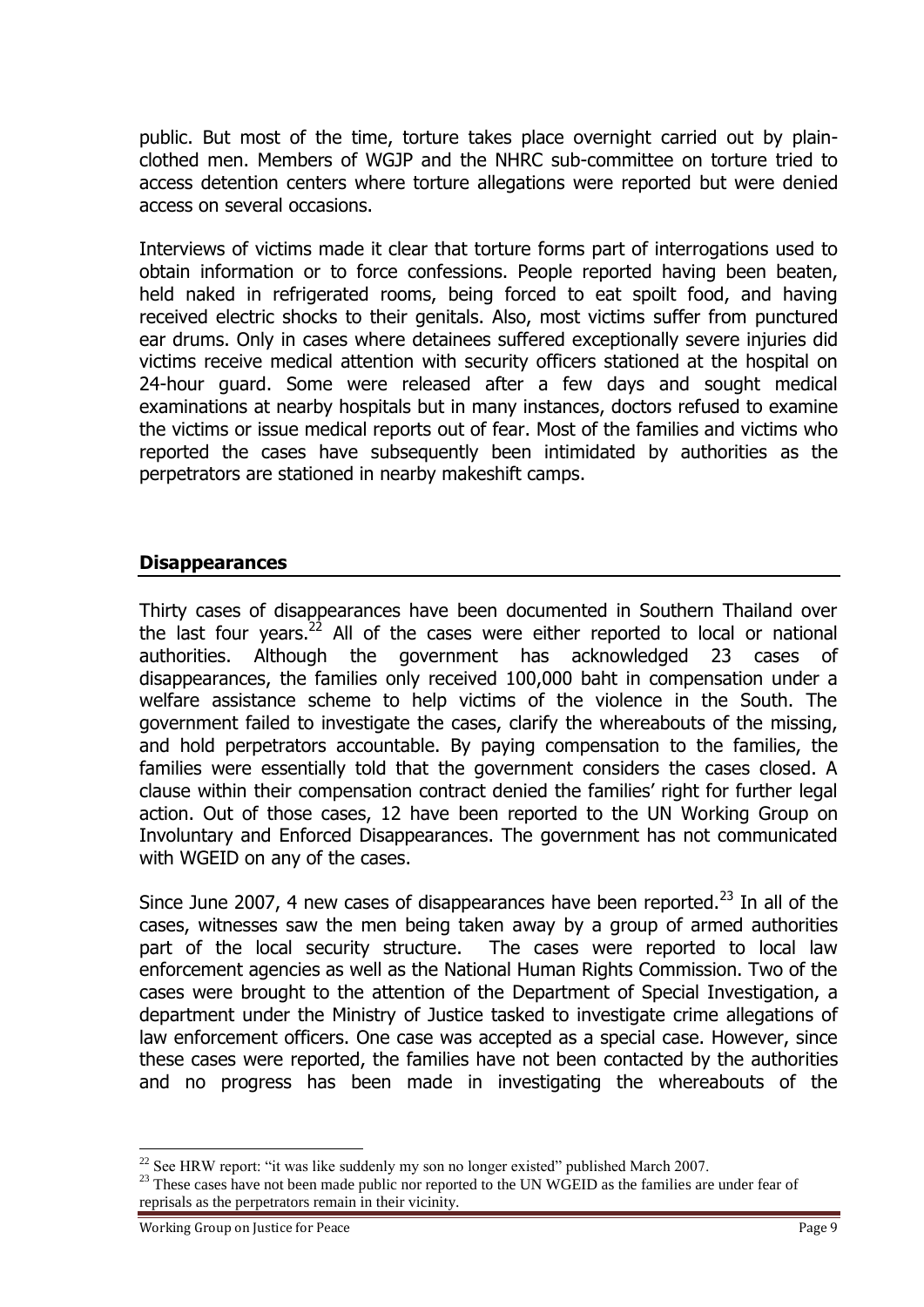disappeared. The families have been threatened by the perpetrators as a result of their actions and some are too afraid to take any further action.

#### **Child Soldiers**

Two reports where the arming of children was encouraged by state officers had surfaced in the media. In both cases, human rights groups condemned the promotion of child soldiers reminding the government to adhere to its obligations under the Convention on the Rights of the Child. However, the government has ignored these calls and failed to address the issue.

A teenage boy, Abasa Mae-ae, was presented with a certificate by Yala governor Theera Monthrasak in recognition of his bravery when he returned fire upon a group, alleged to be insurgents, who attacked him, his father and his nephew on the way to their rubber plantation.<sup>24</sup> All attackers were killed as well as Abasa's father who was assistant village head of Ban Dusong Tawa in Raman district. The teenager has been made a Raman district defence volunteer, an armed unit meant to defend villagers against militant attacks.

"Ruam Thai Team," formed by residents in Yala, Pattani, Narathiwat and some districts in Songkhla, has reportedly expanded its defence force training to include 300 children with some as young as  $8-10$  years old.<sup>25</sup> The group is headed by Pol Col Pithak Iedkaew, a former investigation chief of Yala police station and now superintendent of the Krasae Sin district police in Songkhla. The group began to provide weapons and training for residents in the South in 2005 in order to defend themselves against the insurgents.<sup>26</sup> This group was involved in an attack in May 2007 in Kolomudo village which left five youths dead. In an interview with the Associated Press, leader Phitak stated that 6,200 members have been recruited who "only shoot insurgents who deserve to be killed." Criticism has even come from inside the army that such groups have inflamed conflicts between Muslims and Buddhists exacerbating a cycle of revenge.

#### **Threats to Human Rights Defenders**

October and November of 2007 saw an alarming increase of attacks on local human rights defenders in the South. Three human rights defenders were shot dead.<sup>27</sup> These individuals had been in regular contact with human rights groups reporting

 $24$  Reported in Bangkok Post, 28 September 2007.

 $^{25}$  Reprted in TJA News on 27 February 2008.

<sup>&</sup>lt;sup>26</sup> Recruits attend at least two days of training in basic self-defense, with special courses for children. A select group of 400 men and women have undergone commando training and are allowed to work alongside the police wearing police-like uniform and carrying combat weapons. See AP 7 August 2007. <sup>27</sup> See Annex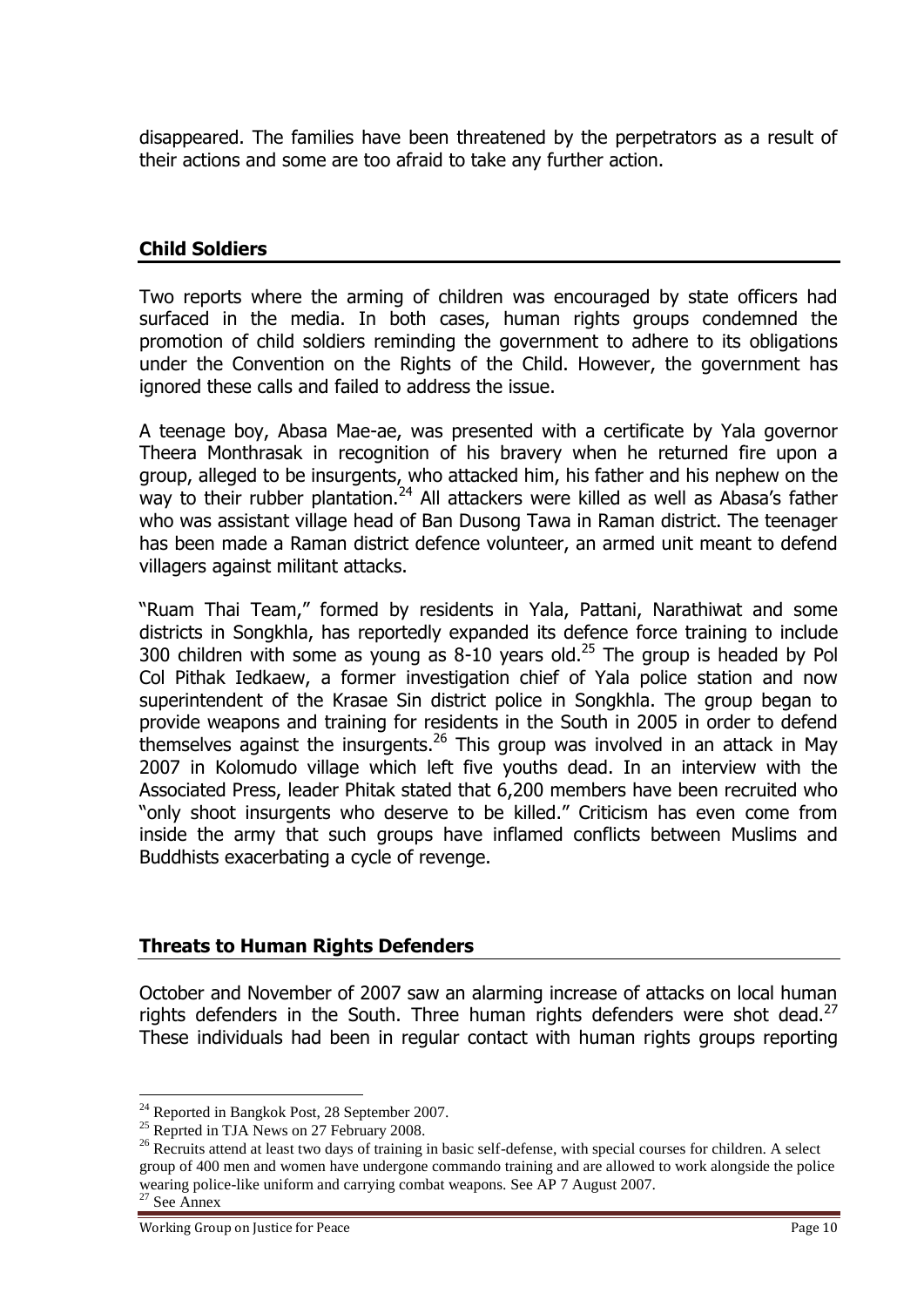violations in the area and assisting victims of abuse. In each case, the shooting took place in the victim's community.

Numerous human rights defenders, journalists, and lawyers investigating human rights violations and incidences of violence have faced various attempts of intimidation and threats. HRD have been stopped by military personnel and barred from entering certain districts or villages. In some cases, they were only allowed access to villages if they agreed to be escorted by military personnel. Some of the human rights defenders had to relocate or seize their work. These are apparent efforts by the military to intimidate human rights defenders from investigating incidences of human rights violations and to prevent them from giving voice to southern Muslim's grievances.

Members of the Working Group on Justice for Peace have on numerous occasions been barred from entering villages without para-military escort and been threatened by local as well as national government and security officers. Two members from Yala have been threatened by army generals with one member having been told that he would become the next Somchai Neelapaichit if he did not stop speaking about torture.<sup>28</sup> The other member, who has been investigating and documenting violations, received a message that army generals wanted to cut off his head. Angkhana Neelapaichit has been approached on numerous occasions by high ranking officials to stop advocating for human rights and all members have been accused of helping the insurgents.

#### Recommendations

- $\cdot$  Withdrawal of the directives of 4<sup>th</sup> Army Region Commander Lt Gen Wiroj Buacharoon denying visits to detainees for the first three days after an arrest, and forbidding detention in prisons or police stations
- Withdrawal of emergency decree and martial law
- Immediate and free access of monitoring bodies (NHRC, ICRC) to detention centers
- Access of families and lawyers to detainees within 24 hours of arrest
- Country visits by Special Rapporteurs on Torture and Extra-judicial killings
- \* Proper and independent investigation of human rights violations and prosecution of perpetrators
- $\div$  Enforcement of rule of law and due process according to criminal procedure code
- Disarmament of armed civilian groups and village defence volunteers and establishment of clear command structure within military and police
- Protection and promotion of civil society actors and human rights defenders

<sup>&</sup>lt;sup>28</sup> Somchai Neelapaichit, a dedicated human rights lawyer defending Muslims in Southern Thailand accused of being insurgents, was disappeared on 12 March 2004 on a busy road in Bangkok. He was defending clients who had allegedly been tortured in detention before he was disappeared.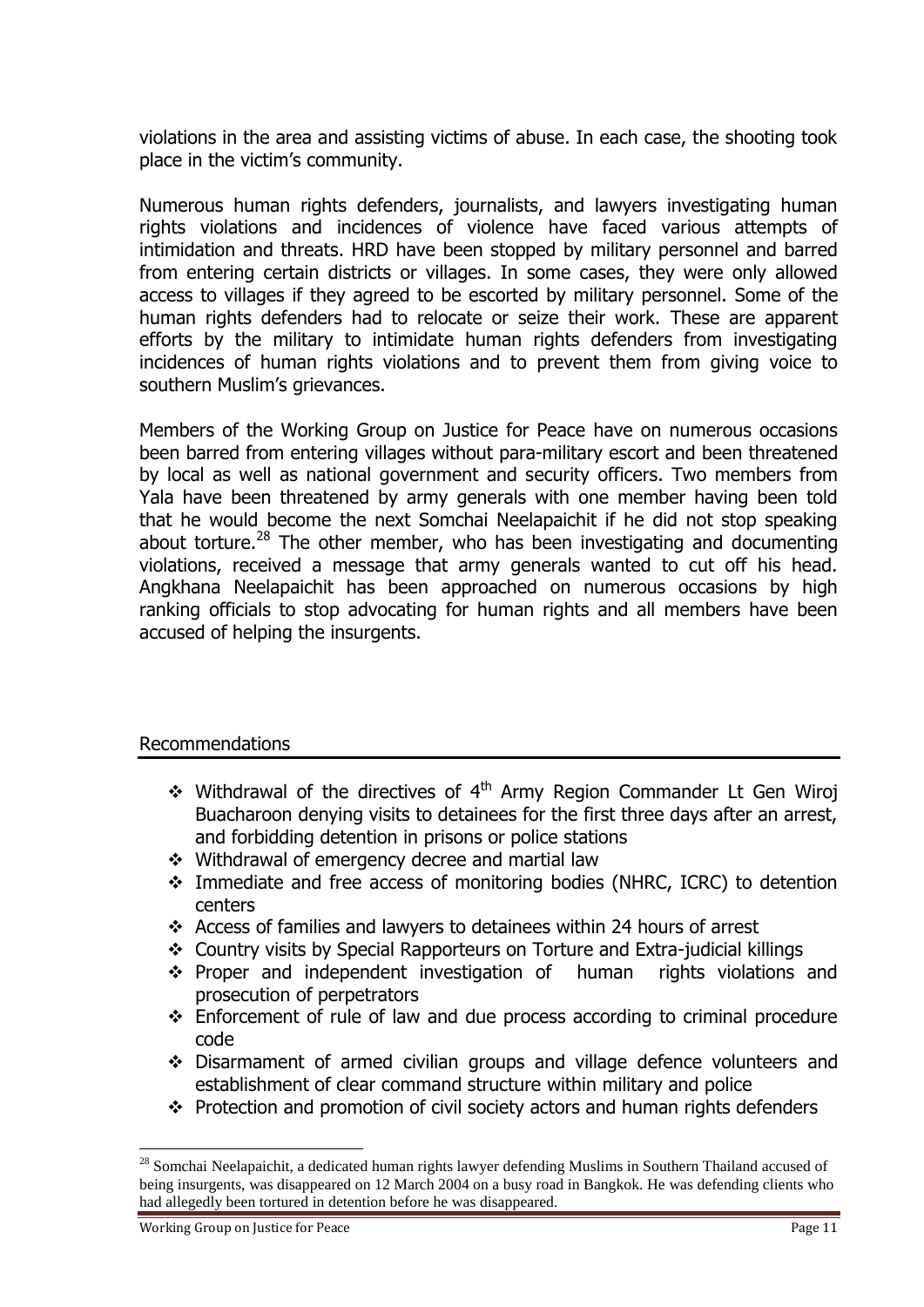## **ANNEX 1**

## **Extra-judicial killings**

#### **1. Abdulkari Kasor**

On 9 March 2007, a 15 year-old boy named Abulkari Kasor was killed and his brother in law, Afradi Pohmah, injured while driving on a road in Muang district from Yala to Tasaeh sub-district. The father of the boy, Prasert Kahso, is a head teacher at a government school and has been threatened several times by militants. Abulkari and Afradi were traveling from Yala to Tasaeh in Prasert"s car to pick up Abulkari"s sister who was teaching at a pondok. On the way along a strip of road adjacent to a rubber plantation a hail of bullets hit their car injuring both Abulkari and Afradi. However, Afrandi kept on driving and made it to the pondok. There, the villagers helped to take them to the nearest hospital. Several minutes later, a group of soldiers arrived at the pondok. They raided the school, assembled the 90 students outside forcing them to lay face down and beating some of them. The villagers and students reported that they could smell alcohol coming from the men. Abulkari and Afradi had reached the hospital at this point and the police came to investigate the case. They could not find any weapons, nor did forensic investigation point to any gun residue on the hands of the two men. Yet, the bullet that had injured Abulkari could be identified as a RTA bullet. Abulkari succumbed to his injuries early the next morning at Yala hospital. Local human rights defenders came to the pondok to conduct their own investigation. The students reported that the group of men was believed to be soldiers and that they smelled of alcohol. The case was brought before the NLA ad-hoc committee on the South which subsequently conducted an investigation. It was concluded that the group who had shot Abulkari was low ranking soldiers. It was decided that they would face disciplinary action, meaning they were transferred to another area. It is unclear whether further action was taken.

### **2. Defence volunteers shoot 5 villagers**

On April 9, 100-200 villagers from Bannang Sata district in Yala were returning from the funeral ceremony of Mr. Bueraheng, a sub-district official who had been killed earlier in a bomb attack, when they were shot at by village defence volunteers. The villagers were passing by a checkpoint and a verbal fight broke out between the villagers and the militia, some of the villagers started throwing rocks. Consequently, the defence volunteers opened fire killing five young men and wounding a number of others. Out of fear and mistrust of state officials, the villagers blocked the road from Bannang Sata to Banglang Dam for five days and requested for an independent investigation over the two killing incidents. The locals were demanding an independent investigation into the deaths, including Bueraheng Guna's killing, arrest of the defence volunteers and removal of army troops. The army agreed to leave and an investigation was ordered. However, the defence volunteers were not arrested. The villagers were left in fear but decided to remove the obstacles on the road on April 16. Colonel Akara Thiprot reportedly said that the armed militia personnel were justified to fire in self defence as the youths had attacked them with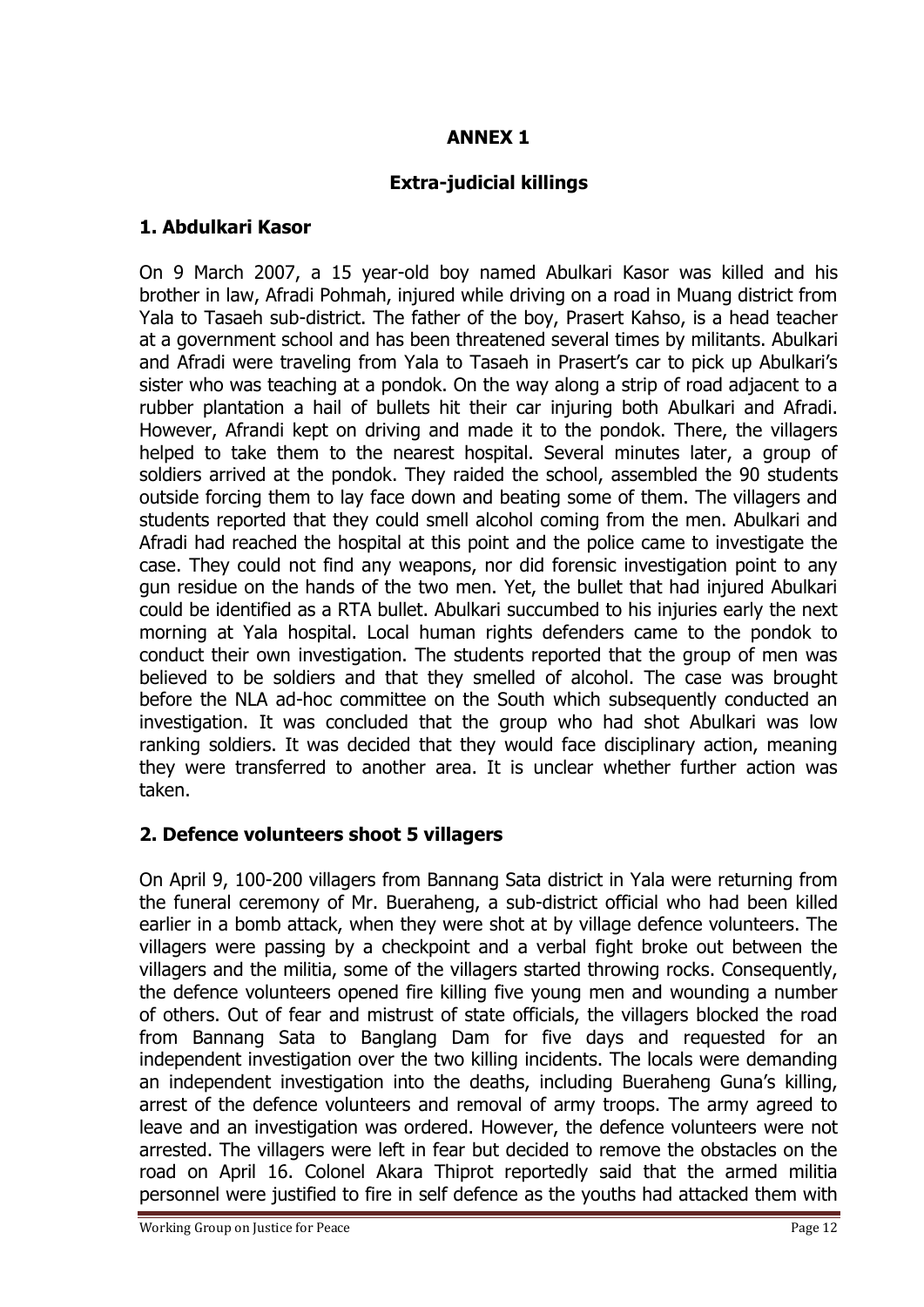"sticks and stones". He further stated that there would be no legal action taken against the volunteer militia as they had acted according to the rules of engagement. An investigation has not been initiated.

## **3. Soldiers killing children**

On14 April 2007, a unit of 11 soldiers in two armed Humvees on its way to inspect a torched mobile phone transmission towers in Muang district opened fire at a group of 10 youths playing hide and seek on their way home from a weekend market killing two and injuring three other. A 17 year-old who survived the attack said it was unprovoked. A 13 year-old was shot in the head and died at the scene while a 14 year-old died later in hospital. Allegedly, the youth raised both hands in surrender, but the soldiers went on a shooting spree, shouting "execute them." As a consequence hundreds of locals staged a peaceful protest on the Pattani-Narathiwat road demanding the army plead guilty to the wrongful killing, remove the offending soldiers and compensate the families. Pattani police chief Pol Maj-Gen Korkiart Wongworachart said the police investigation will be wrapped up in two months and soldiers charged in connection with the incident would be tried in Pattani provincial court, not an army court. Colonel Akara Thiprot later announced that the soldiers had confessed to the crime and apologized, agreeing to punish the soldiers and to pay compensation to the parents of the victims.

## **4. Female Ustaz shot by police officers**

On 2 June 2007, a female religious teacher, Ms A-isata Imbrahim was shot to death in Ai Batu village in Narathiwat. Police officers opened fire while driving past the mosque after allegedly having been shot at by insurgents. They left and a little while later a humvee full of security officers arrived at the scene intimidating villagers not to mention the incident. They soldiers severely beat two men, one of them to death and arrested five villagers. Yet, the villagers refused to be silent and contacted NGO agents who went to the village on June 9, interviewing the villagers and taking photos of the scene, including those killed. On the  $13<sup>th</sup>$ , a fact-finding team set off to the village comprised of local leaders and human rights defenders. However, when they arrived at the village a group of about 10 security officers came to follow them around. The officers pronounced that they had come to protect the fact-finders. The presence of the security officers clearly compromised the fact-finding mission and the team left shortly after, leaving the villagers behind in fear.

## **5. Ranger hacked to death after shooting villager**

A volunteer ranger was hacked to death after shooting and seriously wounding a villager in Yala"s Bannang Sata district on 30 January 2008. Forty-one year old Maroming Aleemama was sitting in front of his house with two other villagers when two rangers on a motorcycle drove by and started shooting at the three villagers. He was struck by 6 bullets and ran inside his house. The ranger followed and beat him with a stick. Once the ranger believed Maroming to be dead he left the house but other villagers had arrived at the scene and beat the ranger to death. Maroming"s house is located in Bannang Sata between two army checkpoints about 300-500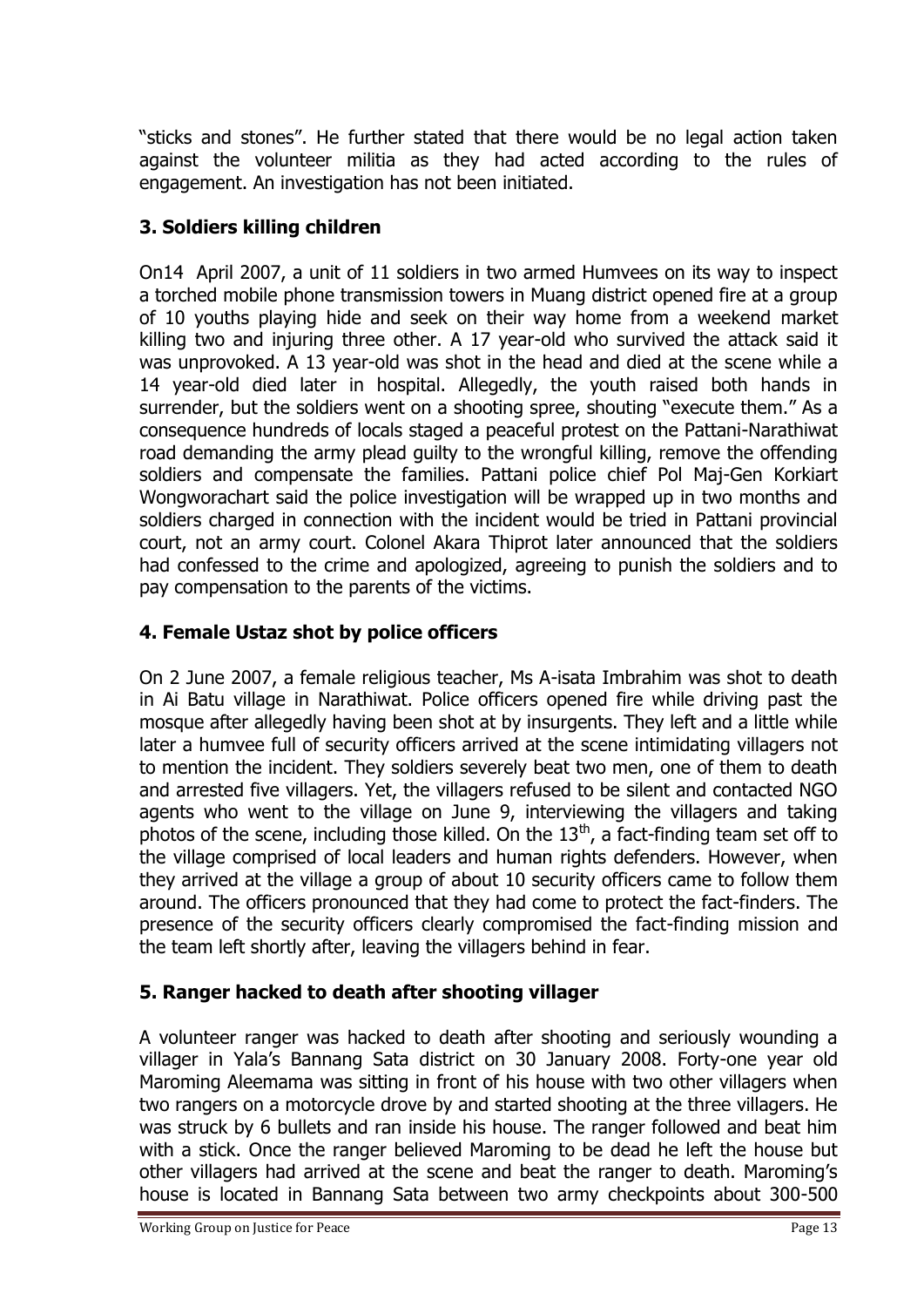meters from his house. Although both checkpoints had been manned, none of the soldiers came to arrest the rangers or investigate the incident. The police arrived two hours after the incident occurred. The chief of the local army unit stated that this incident was a result of a personal conflict but the villager said that he had never seen the ranger before. Most of the villagers who had beaten the ranger to death have fled the area and Maroming was offered compensation of 50,000 baht. The issue became a hot topic as several attacks in the area have been carried out by state authorities and some villagers had died while being detained by the rangers. In that same district, three shootings had taken place over the last 3 months. In each shooting, rangers arrived on motorcycles, shot villagers and took off without any repercussions. In one case, the victim was beaten first and then taken to a rubber garden to be shot. The incidences were reported to the police but no investigation took place and the villagers had no evidence to pinpoint the perpetrators. Numerous villagers have voiced their hatred for the rangers as many women have been raped by the rangers on the way to the rubber gardens and they have shot and tortured villagers with impunity.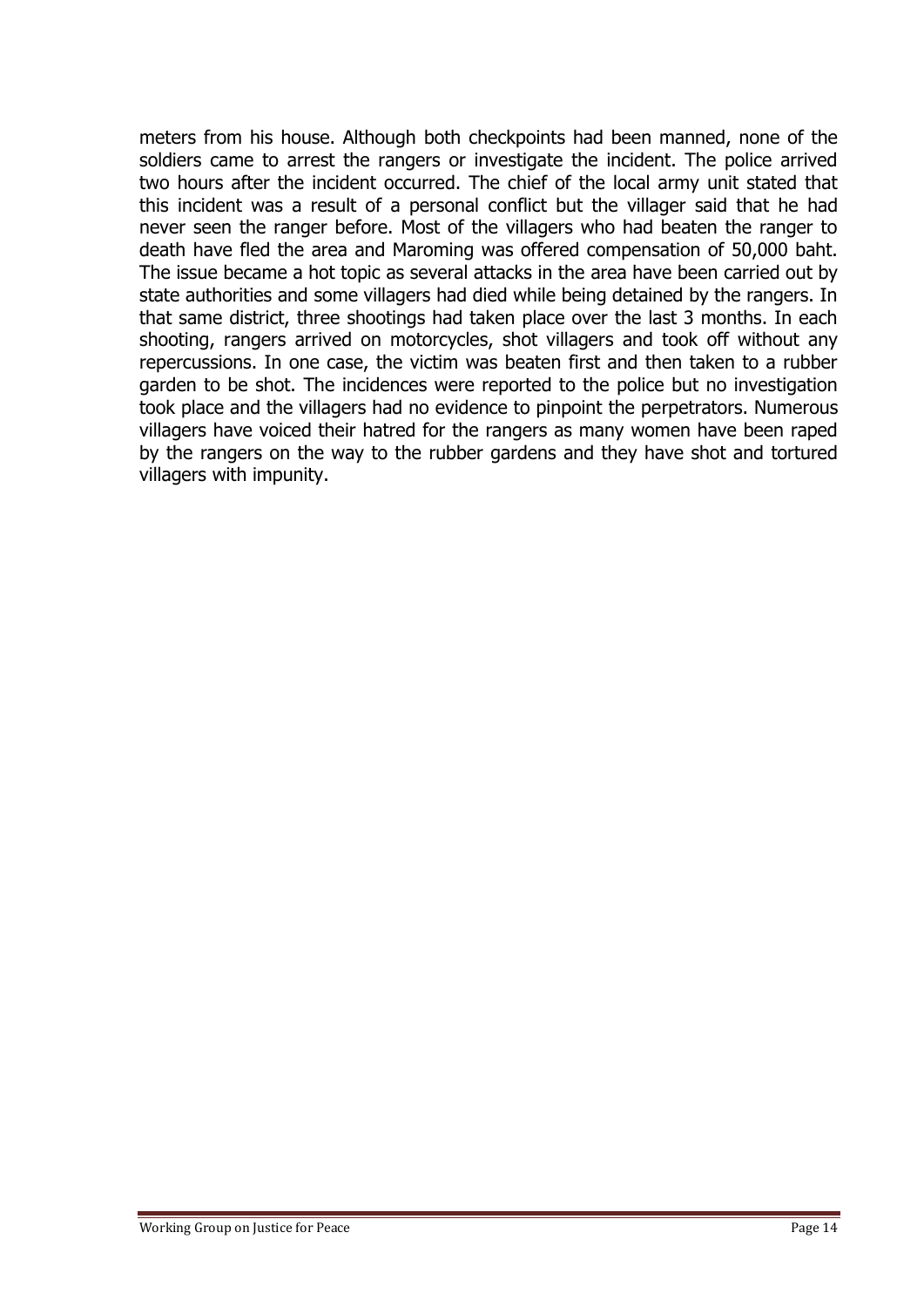### **ANNEX 2**

#### **Torture cases**

#### **1. Muhamud Arming Usoh**

Forty-two year-old rubber plantation worker Muhamud Arming Usoh, father of eight, was arrested by soldiers around 2 pm on 30 October 2006 near his home on his way back from work. They covered his head and took him to a military camp in Ruesoh district where he was held for seven days. The officers accused him of having been involved in the 4 January 2004 gun robbery and allegedly tortured him in an attempt to force a confession. First, he was tied to a chair and kicked in the face with boots until it fell over. Then he was hit across the head with a steel bar, causing severe pain lasting eight days. The soldiers then began hitting his face and burning his neck, chest, ear and genitals with cigarettes and smashed two beer bottles across his knees at which point he passed out. The officers forced Arming to sleep with a dog chained to him for the night.

The family was permitted to meet him on 2 November and was able to see that he had been severely tortured. On 6 November, personnel at the camp told Arming to sign some papers which he could not do as he is illiterate. The personnel signed it instead and he was handed over to Ra-ngae police station. There the police accused him of murder and firearms offences on the basis of the information given to them by the army. He was released on bail in December but now faces criminal charges.

Human rights defenders had raised his case with the concerned authorities in the military and other institutions, and obtained an independent medical report that verifies Arming"s allegations of physical torture. On 23 January, he was interviewed by the Southern Border Provinces Administrative Centre and on 30 January he was called by the Ra-ngae police. He was interrogated for several hours regarding his complaint of torture. During this time there were around ten soldiers and five persons in plain clothes in the room. Arming was interrogated alone without any lawyers present.

The case came to the attention of Thai media when Matichon Daily published an editorial by Niti Eiawsiriwong titled "Casualty of Martial Law" with a translation of AHRC"s urgent alert on the case. General Sonthi Boonyaratklin asked officials to investigate the case and stated that there is no policy to use violence against suspects. In response to the question of whether the police or military were the ones who initially tortured the man, Gen Sonthi said he did not know yet but affirmed that anyone who broke the rules would be punished. The  $4<sup>th</sup>$  army region asked the SBPAC"s Justice Centre to initiate an investigation of the case. The outcome of the investigation into the allegations of torture showed that military officials tortured Arming but no names of officials were reported. Moreover, nobody was held responsible for the abuse. Instead Arming is now receiving a monthly stipend of 4500 baht, part of a military scheme. The military has set up a scheme in which villagers are randomly selected and paid a monthly stipend in exchange for their collaboration.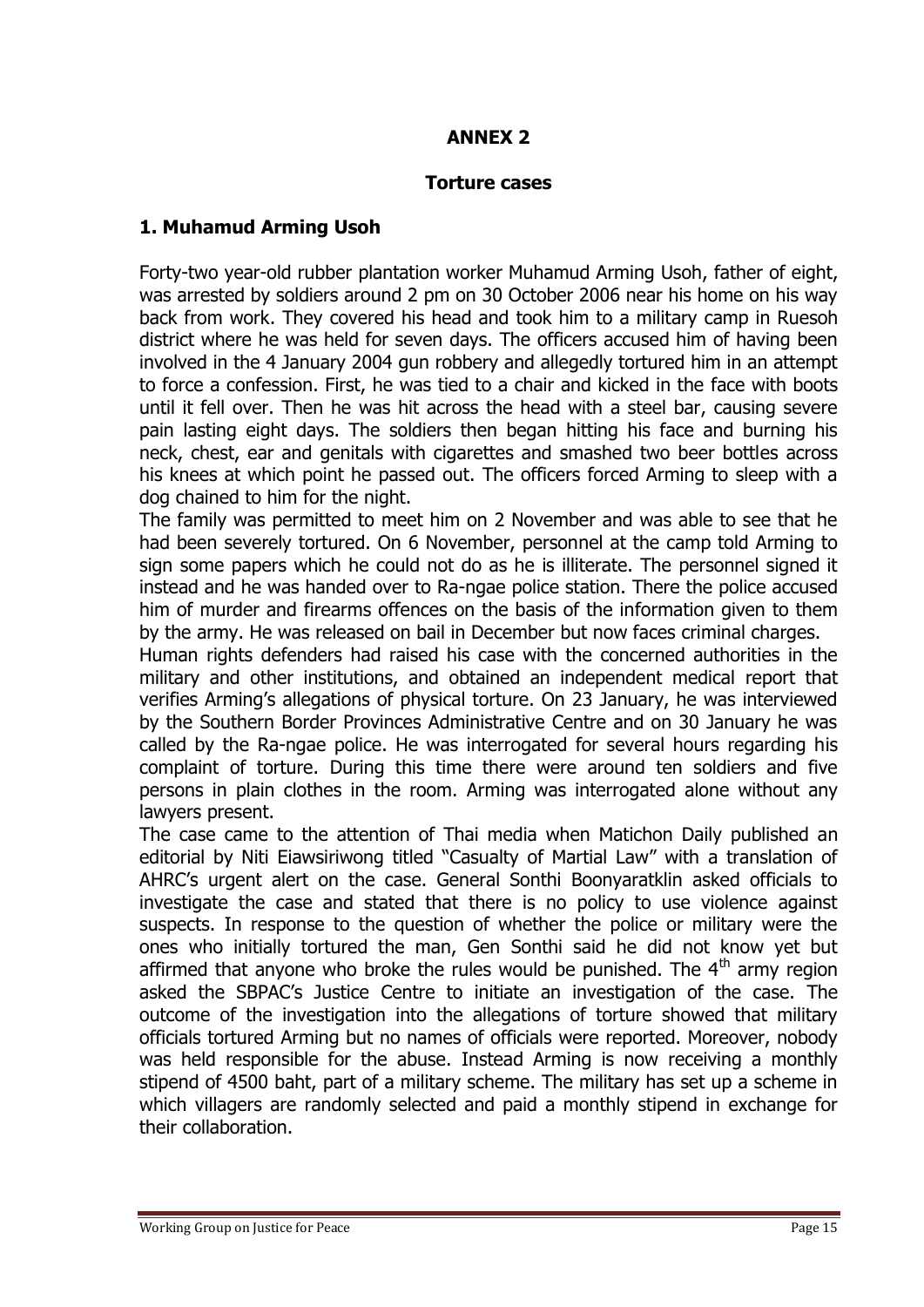## **2. Sukree Ar-dam**

Sukree Ar-dam was arrested under the Emergency Decree on 11 April 2007 and was held in Inkayuthbhoriharn army camp without access to lawyers and family. On that day, he was stopped at a police checkpoint, searched and informed that there has been an arrest warrant for him issued by Pattani Court on April 9. Upon arrival at the army camp, Sukree called his brother to inform him about his arrest. Five men, students of the private school where Sukree is teaching English, were arrested earlier for allegedly beheading a villager in February. They allegedly told police that Sukree was with them during the attack. His family tried to visit Sukree on April 12 and 16 but was denied to see him. On April 21, members of the Southern Committee of the National Legislative Council helped arrange a visit by family members. Sukree was inside a pick-up truck and the soldiers showed that he was alive. But his lips were cut and he complained of pain in his chest. On April 26, members of the National Human Rights Commission and the NLA"s Committee on the Violence in the South went to the army camp to investigate the case and confirmed signs of physical abuse.

On 27 January, Special Forces Unit 11 searched a dormitory and arrested 7 students of Rajabhat University and the Physical Science Institute in Yala.

They were taken for interrogation to the camp of Special Forces Unit 11 and then transferred to Inkayuthboriharn army camp in Pattani. On 28 January 2008 a group of plainclothes men from the same special force unit arrested two more students from Yala Rajabhat University. The students had been missing until friends found out they were detained at the special forces army camp. One of the students had been arrested three months earlier under the martial law and allegedly been tortured in detention. When the families were finally allowed to visit, they reported that the students had been tortured at the Special Forces 11 army camp as well as Inkayuthboriharn army camp. The students had been beaten with heavy objects and kicked in their faces.

### **3. Ahmeenudin Kayi**

Mr. Ahmeenudin Kayi, a 26 year old religious teacher at Rungrodwitthaya School in Chana district, Songkhla province, was arrested on 5 February during a raid of over 200 military, border patrol police and para-military officers at the school. The school has over 700 students but the raid took place on a holiday and only a few teachers were on the ground. He confronted the officers asking why they had come and urged them to wait for the return of the director of the school. Authorities dragged him out together with another teacher who had just arrived and used a explosive detecting device which implicated him. He was asked to sign a document that he was agreeing to be interrogated at the army camp. He did want to sign but the officers forced him. The two teachers were then taken to Special Force No. 43 army camp. The school director, who is Ahmeenudin"s brother, along with the district headman came to visit Ahmeenudin at the camp and pleaded with the officers to release him. The officers denied and ensured him he will be properly treated. The officers told them to return the next day. After the two left, Aheenudin was interrogated and tortured. The officers were taking turns kicking and beating him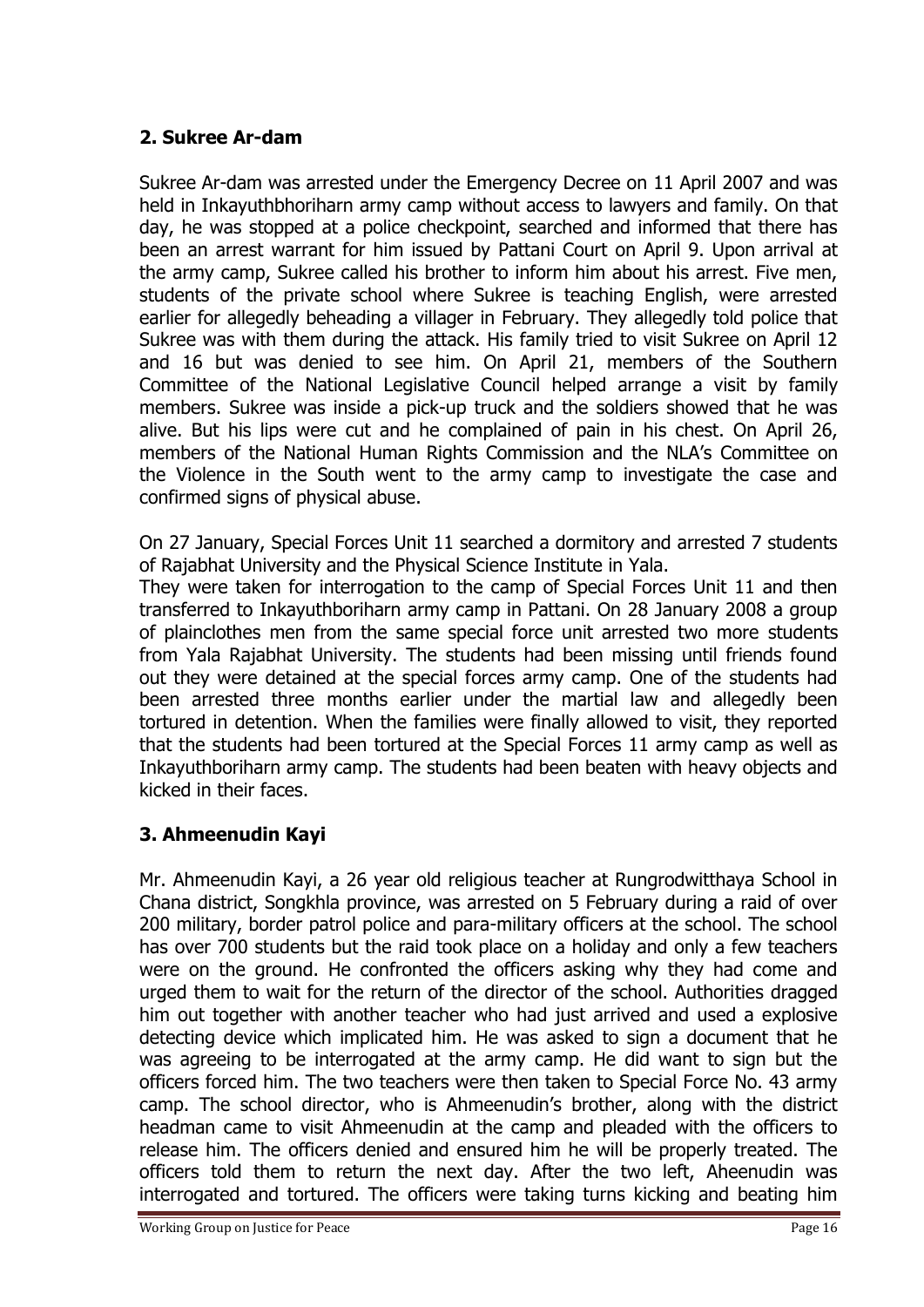while pulling a plastic bag over his head until he could no longer breathe. His eyes and body were hurting, his head and left eye were swollen and his ear drums were punctured. He had bruises all over his body. The next day he was taken to Inkayutthnhoriharn camp were he was interrogated and beaten again. The family wanted to visit him but was misinformed about his whereabouts. He was released on 7 February back to the school. He went to have a medical examination at Chana Hospital and reported his injuries at Chana district police station. The hospital report mentioned that the patient was tortured by being punched on his ears on both sides at the same time which punctured his ear drums. It was recommended that he transfer to another hospital for a more detailed examination. The family has pressed charges against the army.

**4. Mr. A** (name withheld at request of victim)

On 10 October 2007, a man was arrested by military and taken to a school building in his village where he was severely tortured. He was then taken to Yaha Hospital. The village headman of his village reported the case to a local human rights defender who reported it to the NHRC. The NHRC was also informed that the military had requested the victim be given a private room in the hospital and soldiers were on 24-hour guard outside his room. Te victim was discharged and allowed to go home. The local human rights defender was later informed by the victim"s relatives that the man was attending Yala hospital for a check-up, so he visited the victim in the hospital to record his testimony and arrange for a doctor to record his injuries. The NHRC had not yet visited or interviewed the victim at this stage. On returning to the village, the victim"s house was surrounded by military and he and three relatives who had driven him to Yala hospital were asked "do you want to live or do you want to die?", and then asked who had helped them. They told the military the name of the human rights defender and doctor.

## **5. Mr. B** (name withheld at request of victim)

On 23 November 2007, the mother of a man in detention contacted a local human rights defender seeking assistance. Her son was arrested on 17 November and taken to Inkayuthbhoriharn camp. He was detained in isolation in a windowless room with no lights or ventilation. He was tortured and asked to sign a confession saying he had shot a villager in his area. On 20 November his mother visited him. She said her son was dazed, and when she asked him what had happened he told her the officers had jumped on his back, slapped and punched him. He had bruising on his face but no broken skin and complained his body ached. He also had chest pains. On 23 November at 2 pm, his mother tried to visit him again but officers did not allow her to see him, telling her he was currently being interrogated. The case was reported to the NHRC on 23 November. On 26 November a member of the NHRC sub-committee on torture based in the South tried to visit the detainee but was refused on the grounds his documents were not fully in order. The military then questioned the detainees mother as to how much she had paid the member of the sub-committee on torture to come and visit her son. On 27 November the mother asked the NHRC not to try to visit again as she fears repercussions for her son.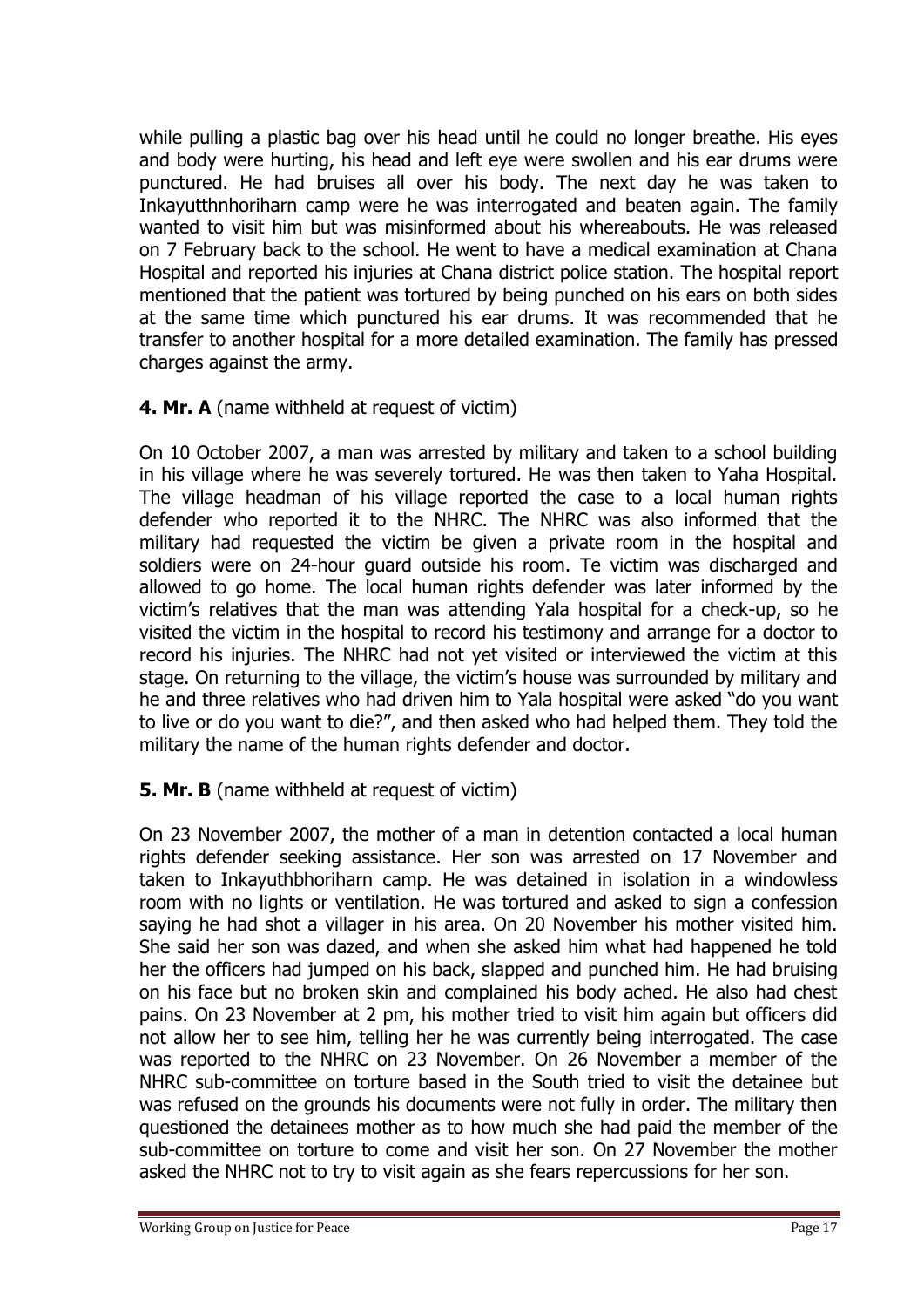## **6. Mr. C** (name withheld at request of victim)

An unidentified group of military arrested Mr. C on 29 December 2007 in Saiburi district of Pattani province. They did not inform the family members as to where they taken and were holding him. Witnesses said on 6 January 2008 some military officers took him to his village and asked him to point out a certain place. The officers then took his photo and recorded his statement. Villagers expected if for his pleading guilty. They had also noticed the Mr. C had a bruise in his face. On 9 January, Mr. C"s father received communication from the authorities at 9am that he was allowed to visit his son at Police Detention at Yala Police Academy, Yala province, where his son was being detained. When his father and the village headman visited the police detention they saw the wounds and bruises over his body. According to the father, Mr. C further said that the authorities beat him and forced him to confess to a crime when they interrogated him at the Chiang Hai temple military unit. According to his father, Mr. C was feeling pain over his entire body, especially his back.

### **7. Mr. D** (name withheld at request of victim)

The Chief Officer of Saiburi district, Pattani province ordered the chief of the village on 3 January 2008 to bring Mr. D before him. When Mr. D reached the office, the district chief officer sent him to Reab temple military unit who transfered him to Chiang Hai temple military unit the same day. On January 6, the military took Mr. D to a mosque at Tambon Boe-rae at the same district to take pictures and point out the situation of the place. Witnesses said that his wrists were tied and his face bruised.

## **8. Mr. E, F, G** (name withheld at request of victims)

Three men were arrested on 6 December 2007, after being accused of bombing a karaoke restaurant. All three were allegedly tortured at a military unit camped at Lhak Muang temple behind Prince of Songkhla University in Pattani. They were then transferred to Inkyutthnhoriharn Army Camp and Police Detention Unit at Yala Police Academy in Yala. One man said that during interrogation he was being ordered to undress and bathe in cold water before being taken to a series of very cold or dark rooms for long periods of time while being pressured to plead guilty. His relatives reported his physical deteriorating state and that his lips were dry and cracked. Relatives were able to meet with the second man for a few minutes, and found his back covered in bruises. In the third case, the victim reported having soldier press his throat with their combat boots. He told relatives that he had been under pressure to plead guilty, and implicate three of his friends in the blast.

## **9. Mr. Guyee Itae and Mr. Isamal Teh**

On 27 January 2008, 7 students from Yala Rajabhat University were arrested by Special Force 11 accused of possessing drugs and guns. Two of them were tortured during interrogation while held at Inkayuthbhoriharn Camp in Pattani. The father of Mr. Guyee was allowed visited Guyee on 31 January 2008 and noticed Guyee"s injuries. Guyee told him that he was handcuffed and punched in his stomach and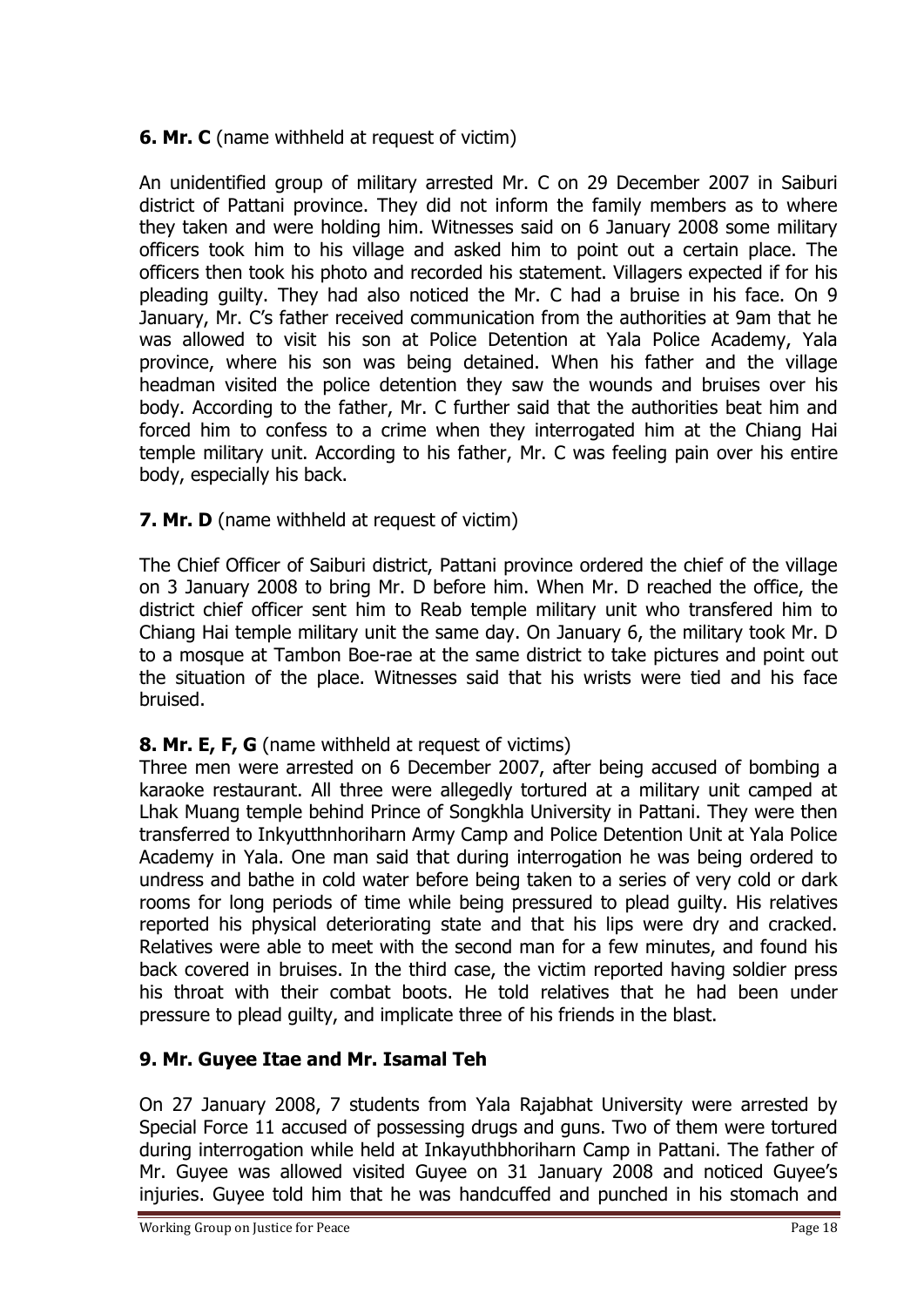face. His left eye was bruised and his neck was bruised. His head had been covered in a plastic bag and he was hit with a heavy object on his back. Isamal"s father also visited the camp on 31 January 2008 and Isamal told him that he had been tortured at Special Force 11 camp. He had been blind-folded and hit with a heavy object on his back. He could not sleep as his back was hurting. He was kicked with military combat boots in his face and nose which caused it to swell. He eventually passed out.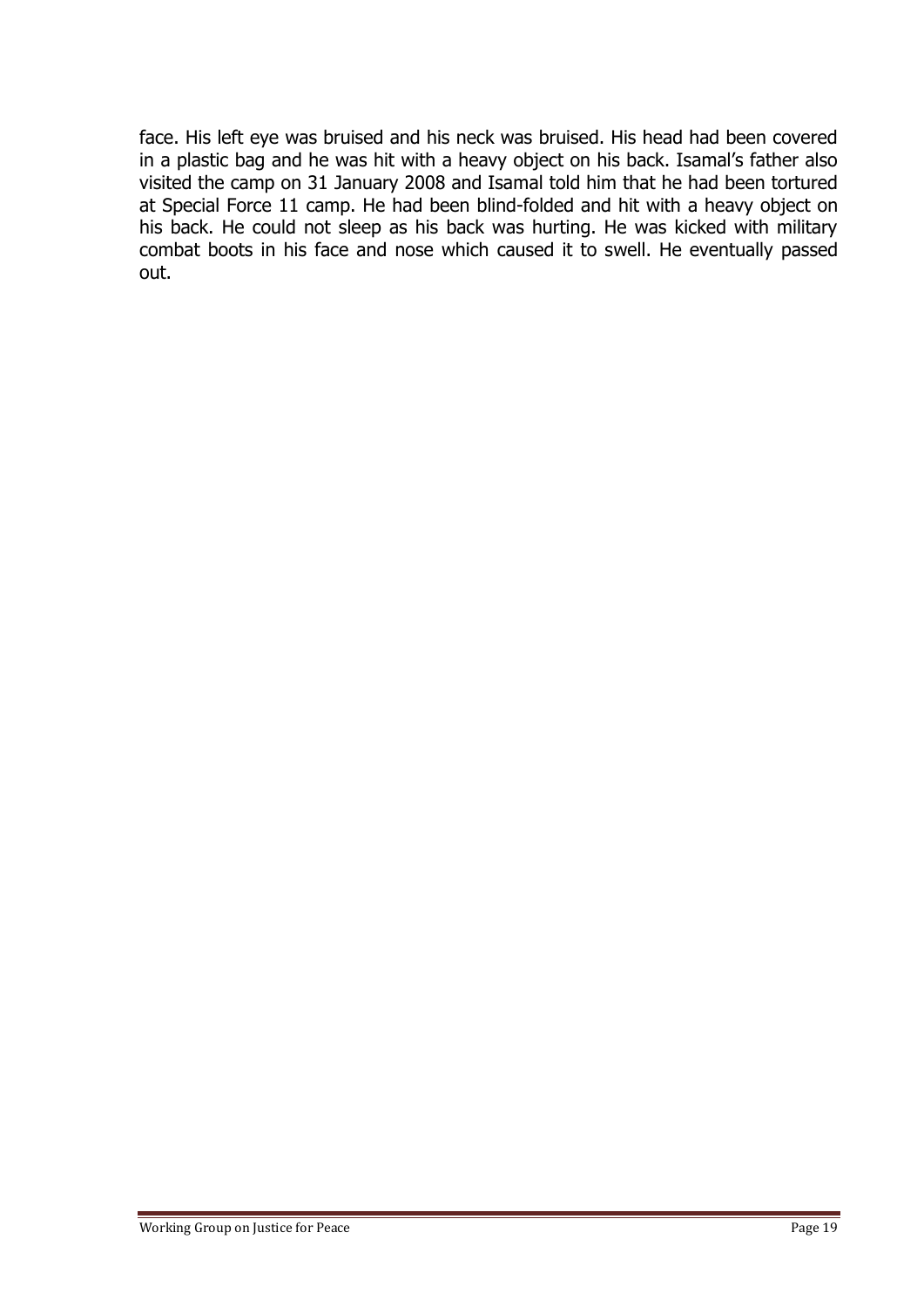## **ANNEX 3**

## **Disappearances**

### **1. Loneeya Maneeya**

On 11 July 2007, Loneeya Maneeya was taken away from the house of his motherin-law at around 8pm by a group of 8 village defense volunteers. His family went to visit the sick mother-in-law living in a village 10 km away from their house. The defense volunteers told Maneeya that the district headman had requested to see him. He was last seen at the nearest teashop talking with the volunteers. The family reported the case to the police who conducted an investigation. As the defense volunteers were clearly identifiable being known in the community, they were brought in for questioning. According to the village defense volunteers, Loneeya was taken to the local army unit. That army unit denies having seen the disappeared and has already been transferred out of the region. The district headman does not know anything about the case. The case was closed. One of the defense volunteers is allegedly a hitman, who has been seen shooting someone in broad daylight in the middle of the village.

Loneeya had been arrested with all the other men in his village in 2004 after the raid on the army camp in which nearly 400 weapons were allegedly stolen. He underwent a 40 day re-education course with 50 other men but has not had any encounter with security forces since then. He has been running his own business selling villagers' timber to local businesses.

## **2. Maya-deng Maranoh**

Maya-deng Maranoh, a janitor at Baanbanglan school in Yala was arrested after his house was surrounded by military for two days and has since disappeared. When the soldiers arrested him they also took his car. They told his family they were taking him to Kuenbanglang Camp for interrogation. His wife immediately went to the Kuenbanglang Camp and was told to enquire at Intrachak Camp. The Intrachak Camp told her to enquire at Yerapan Camp which told her to go to Inkayuthbhoriharn Camp in Pattani. At Inkayuthbhoriharn she was told that her husband was not there and she should enquire with local military units in her area in Yala. The next day, she went to the local military unit and was told to enquire at Intrachak Camp again. When she returned to Intrachak Camp they told her Mayadeng had signed out of the camp the same day he was arrested. They refused to show her the document he had signed when requested. The case was reported to the NHRC, the Ministry of Justice, the  $4<sup>th</sup>$  Army Commander and the Prime Minister's Office. Neither Maya-deng nor his car have been located.

## **3. Marudin Wava**

Marudin Wava was last seen on 22 August 2007 at his house when a group of 20 border patrol police officers raided the village in Bannang Sata, Yala. Marudin did not let the officers enter his house and told them they should talk to the village headman if they wanted to arrest him. Subsequently, 10 officers stormed his house,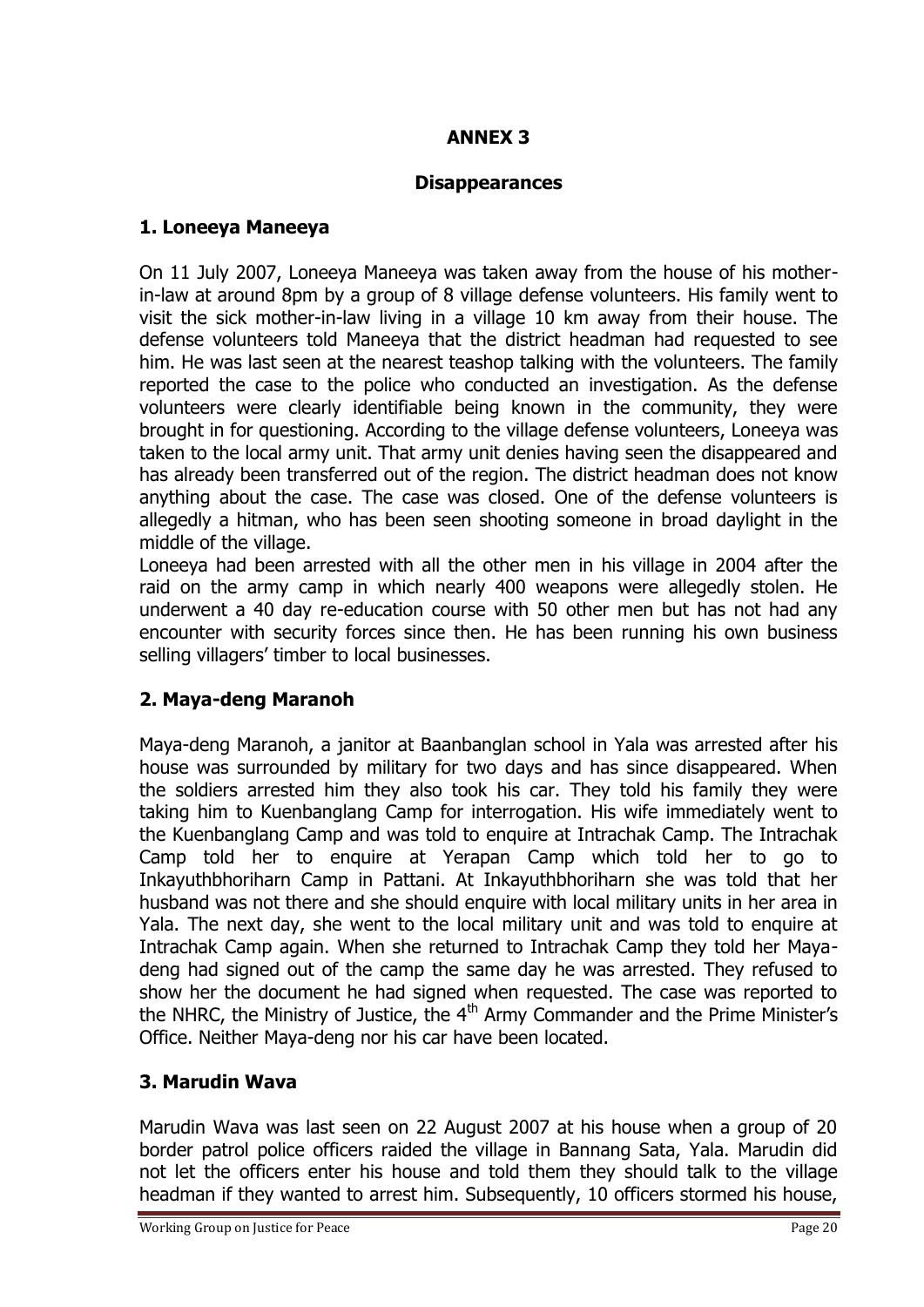arrested him and took him away in a police car. His wife, daughter, mother-in-law and brother-in-law witnessed the arrest. The next day, his wife informed the village headman of his arrest and he tool her to Bannangsata police stations. Afterwards they went to the local special force camp, Yuelapae to look for Marudin but were denied to visit him. On 25 August, the family went to Special Force Yuelapan camp where they were told to go to Ponlom camp. They met with the head of the border patrol unit who arrested Marudin who told them that he did not know anything about the case and did not arrest Marudin. The family has faced severe threats as a result of their search and has not taken any further action.

#### **4. Wae-asi Wae-su**

On 2 November 2007, at 6pm in Bannangsata, Yala a van came to Wae-asi"s house and four police officers got out wearing a green uniform and arms. At that time, Wae-asi was with his brother-in-law and his sister and the authorities invited him to the police station but did not mention which police station. A day later, Wae-asi"s sister went to Bannang sata police station to inquire about his whereabouts but she received no answer. She filed a report at that time. Three days later, his wife went to Yala Police Academy Region 9, Inkayutthbhoriharn army camp, Sirinthorn army camp and Southern Border Peace Administrative Center but received no answers again. The brother-in-law said a van looking similar to the one that took Wae-asi came back to the village and drove around the area. The victim lived in Narathiwat before and moved to Yala upon marrying one year ago. He has one daughter. Nothing unusual happened in his village before his disappearance. The sister of Wae-asi's wife